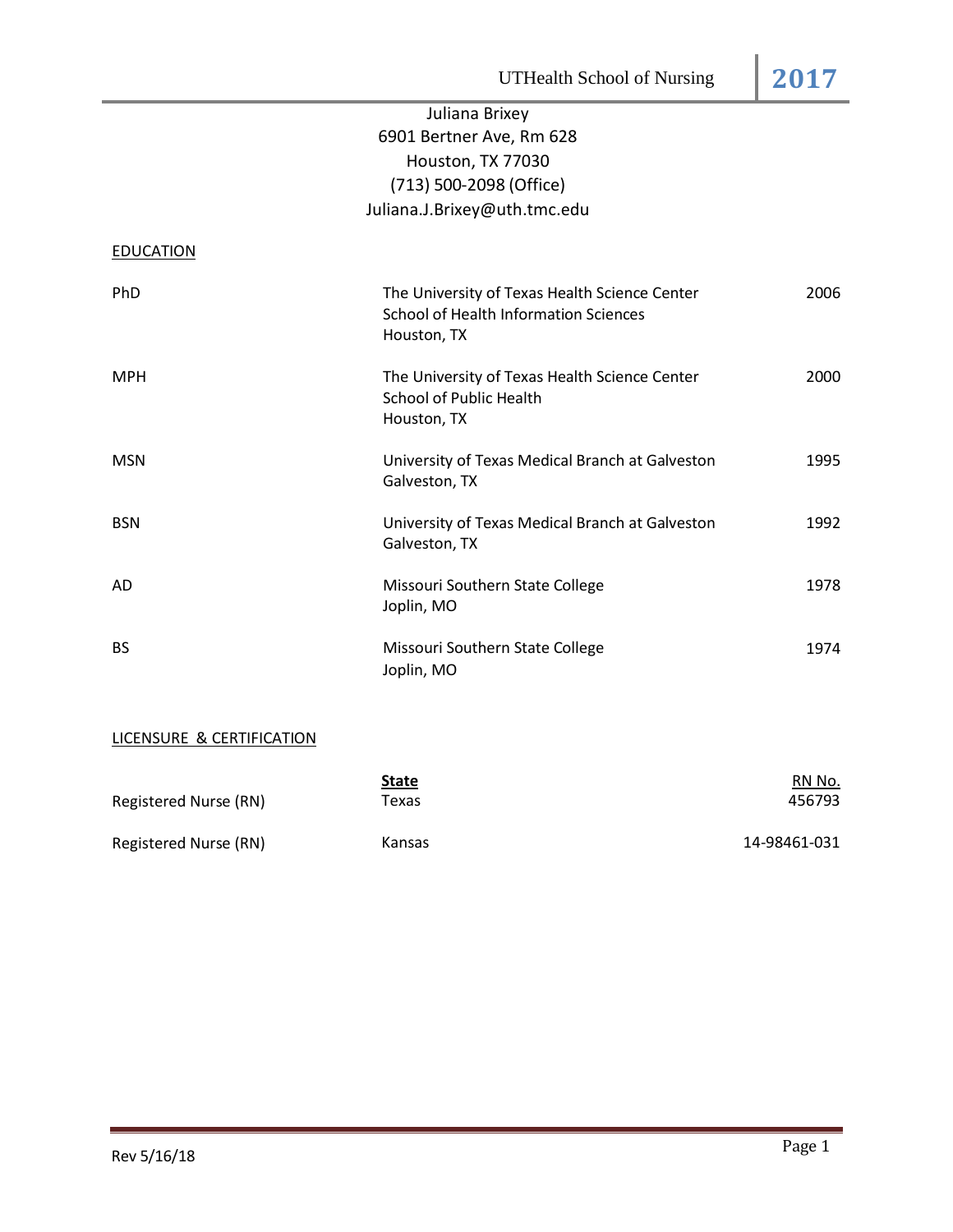# PROFESSIONAL EXPERIENCE ( past to current)

| Institution                                                          | Position title                              | <b>Inclusive Dates</b> |
|----------------------------------------------------------------------|---------------------------------------------|------------------------|
| St. John's Hospital<br>Joplin, MO                                    | Staff Nurse, General and Vascular Surgery   | $1978 - 1979$          |
| St. John's Hospital<br>Joplin, MO                                    | Staff Nurse, Recovery Room                  | $1979 - 1980$          |
| American Red Cross Regional Center<br>Portland, OR                   | <b>Pheresis Nurse</b>                       | $1980 - 1981$          |
| <b>Texas Laboratories</b><br>Houston, TX                             | Wastewater Technician                       | $1981 - 1982$          |
| Frito-Lay, Inc.<br>Rosenberg, TX                                     | Wastewater Technician                       | $1982 - 1984$          |
| The Methodist Hospital<br>Houston, TX                                | Staff Nurse, Renal - Diabetes Unit          | $1984 - 1985$          |
| The Methodist Hospital<br>Houston, TX                                | Assistant Head Nurse, Renal - Diabetes Unit | $1985 - 1987$          |
| The Methodist Hospital<br>Houston, TX                                | Head Nurse, Renal - Diabetes Unit           | $1987 - 1989$          |
| The Methodist Hospital<br>Houston, TX                                | Administrator on Duty                       | $1989 - 2008$          |
| <b>School of Health Informatics</b><br>Houston, TX                   | <b>Graduate Research Assistant</b>          | $2000 - 2006$          |
| University of Kansas,<br><b>School of Nursing</b><br>Kansas City, KS | <b>Assistant Professor</b>                  | $2006 - 2010$          |
| <b>School of Health Informatics</b><br>Houston, TX                   | Adjunct Faculty                             | $2007 - 2010$          |
| University Hospital<br>Columbia, MO                                  | Staff Nurse, 6W                             | $2008 - 2009$          |
| <b>Truman Hospital</b><br>Kansas City, MO                            | Staff Nurse, 2C                             | $2009 - 2010$          |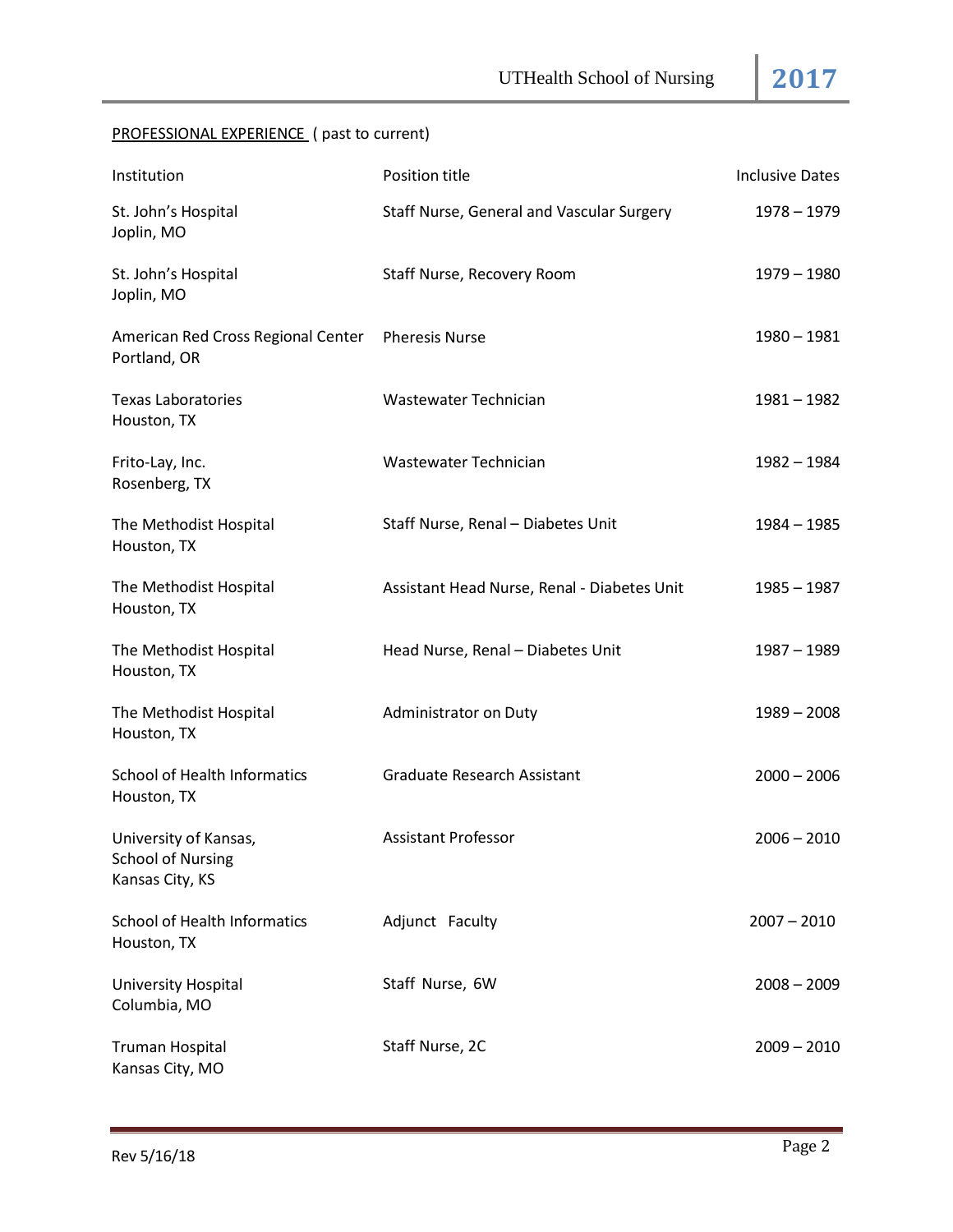| University of Texas, School of<br><b>Biomedical Informatics</b><br>Houston, TX | <b>Assistant Professor</b><br><b>Operations Manager for Education</b><br>and Outreach - GCREC                                                                         | $2010 - 2012$          |
|--------------------------------------------------------------------------------|-----------------------------------------------------------------------------------------------------------------------------------------------------------------------|------------------------|
| University of Texas, School of<br><b>Biomedical Informatics</b><br>Houston, TX | <b>Assistant Professor</b><br>Director of HIT program                                                                                                                 | $9/2012 -$<br>11/2013  |
| University of Texas, School of<br><b>Biomedical Informatics</b><br>Houston, TX | Associate Professor SBMI with joint<br>appointment with UT SON                                                                                                        | $9/2013 -$<br>Present  |
| University of Texas, School of<br><b>Biomedical Informatics</b><br>Houston, TX | Appointed Director of Interprofessional<br>Education - SBMI<br>Teaching Faculty at SBMI in Applied Health<br><b>Informatics Program</b><br>Teaching Faculty at UT SON | $11/2013 -$<br>Present |
| University of Texas Health Science<br>Center at Houston<br>Houston, TX         | Appointed Academic Coordinator for UTHealth<br>IPC by Dr. Patricia Starck                                                                                             | $9/2014 -$<br>Present  |
| University of Texas Health Science<br><b>Center at Houston</b><br>Houston, TX  | Appointed Interim Director - Center for<br>Interprofessional Collaboration                                                                                            | $7/2015 -$<br>Present  |
| University of Texas Health Science<br>Center at Houston                        | Director - Center for Interprofessional<br>Subcommittee                                                                                                               | $10/2015 -$<br>Present |
| <b>HONORS &amp; AWARDS</b> (past to current)                                   |                                                                                                                                                                       |                        |
| Kuhn Award for Academic<br><b>Excellence in Nursing</b>                        | Missouri Southern State College                                                                                                                                       | 1978                   |
| <b>Environmental Awareness</b><br>Scholarship                                  | University of Texas Health Science Center                                                                                                                             | $2001 - 2002$          |
| John P. McGovern Competitive<br>Academic Scholarship                           | University of Texas Health Science Center                                                                                                                             | $2001 - 2002$          |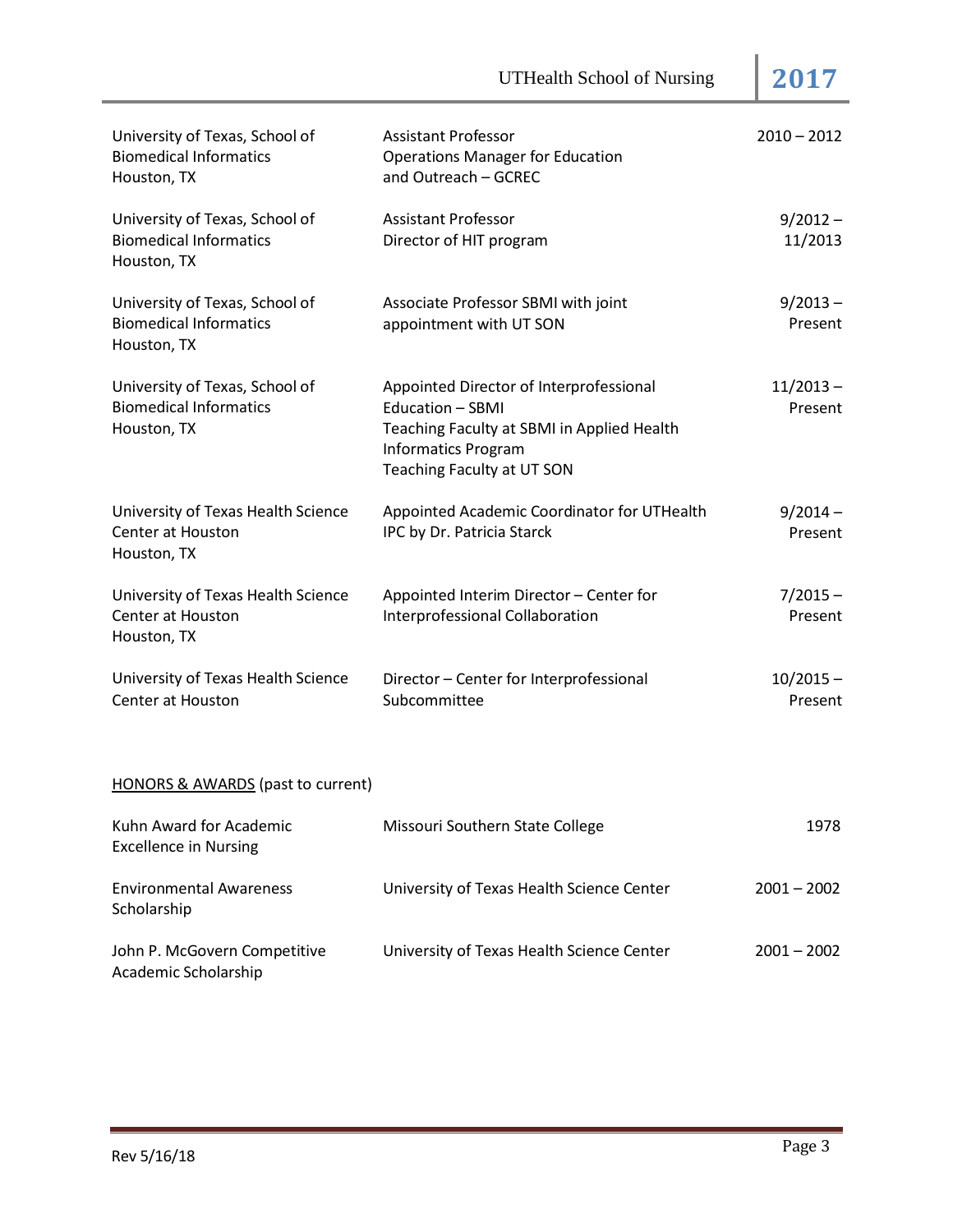| (nominated) for the Harriet H.<br>Werley Award in recognition of the<br>paper, with a nurse as first author<br>making the greatest contribution to<br>advance the field of nursing<br>informatics | Evaluating a Medical Error Taxonomy American Medical Informatics Association | 2002          |
|---------------------------------------------------------------------------------------------------------------------------------------------------------------------------------------------------|------------------------------------------------------------------------------|---------------|
| <b>Environmental Awareness</b><br>Scholarship                                                                                                                                                     | University of Texas Health Science Center                                    | $2003 - 2004$ |
| Adopt a Student Scholarship                                                                                                                                                                       | University of Texas Health Science Center                                    | $2003 - 2004$ |
| Recipient of NLM Grant<br>No. 5 T15 LM07093                                                                                                                                                       | National Library of Medicine (NLM)                                           | $2003 - 2006$ |
| Interruptions in Workflow for RNs in<br>a Level Trauma Center was<br>recognized as a finalist paper for the<br>Diana Forsythe Award                                                               | <b>American Medical Informatics Association</b>                              | 2005          |
| <b>Travel Scholarship</b>                                                                                                                                                                         | The University of Texas Health Science Center at<br>Houston                  | 2005          |
| K30 Fellowship                                                                                                                                                                                    | University of Kansas                                                         | $2007 - 2009$ |
| <b>Research Grant</b>                                                                                                                                                                             | Office of Grants and Research                                                | 2007          |
| John P. McGovern Teaching Award                                                                                                                                                                   | The University of Texas Health Science Center at<br>Houston                  | 2012          |
| Health Educators Fellowship Program                                                                                                                                                               | The University of Texas Health Science Center at<br>Houston                  | $2014 - 2015$ |
| <b>TeamSTEPPS Master Trainer</b>                                                                                                                                                                  | <b>Duke University</b>                                                       | 2015          |

## **GRANTS** (past to current)

K30, University of Kansas, Novice Researcher (Juliana Brixey, PI), 2007 – 2009

Interruption and Distraction During Medication Administration Process: A Multidisciplinary Observational Study, Office of Grants and Research, University of Kansas, Principle Investigator (Juliana Brixey, PI), 2007 – Present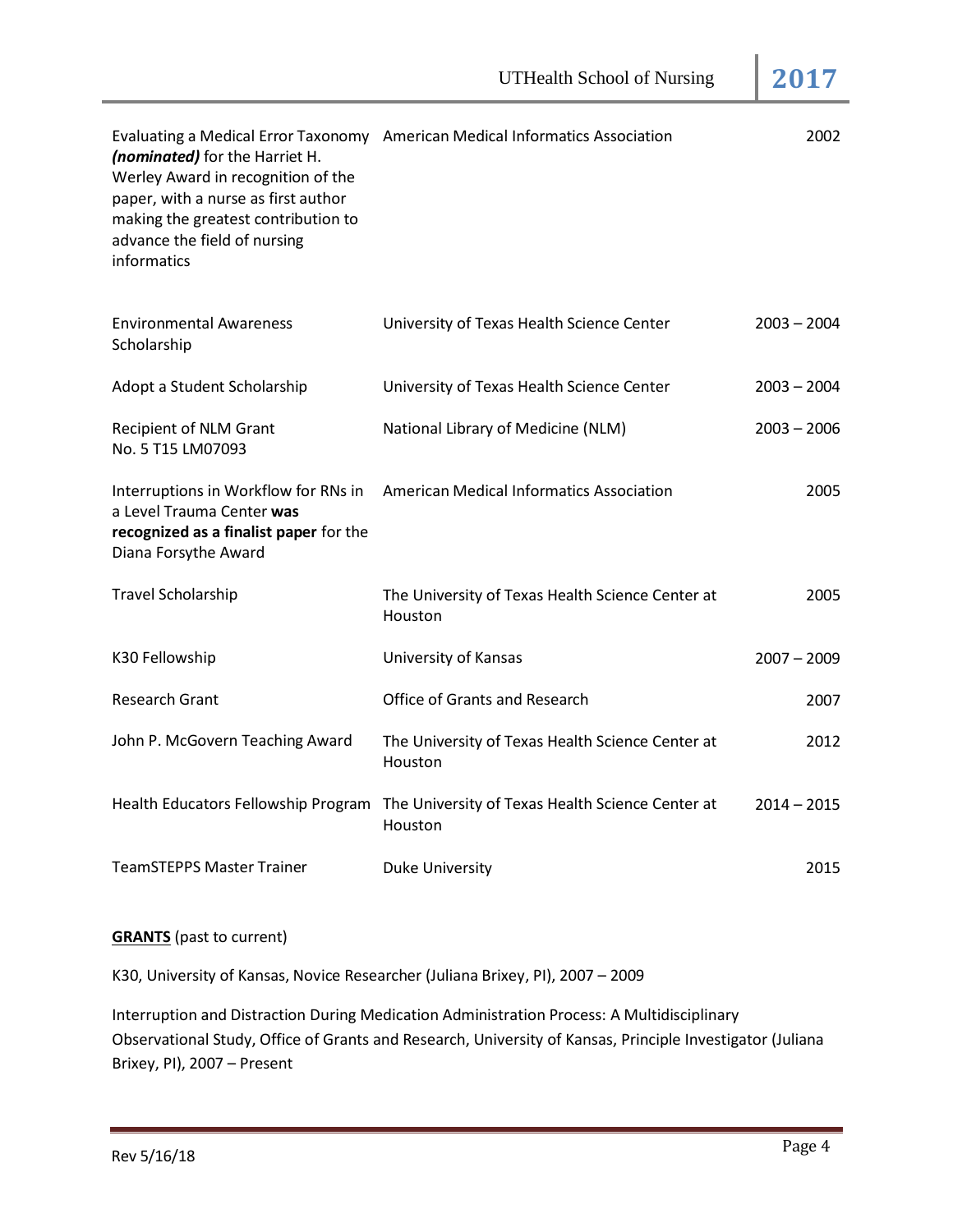An Observational Pilot Study of Workflow and Interruption in a Level One Trauma Center (No. 5 T15 LM07093), National Library of Medicine (NLM), Co-Investigator, (Jiajie Zhang, PI), 2003 – Present

Preventing inpatient medical errors by improving nurse-doctor communication via telephone, Principle Investigator (Juliana Brixey, PI), Completed. Not funded.

A Systematic Assessment of Web 2.0 Technologies for Online Students, University of Kansas School Medical Center, School of Nursing, Co-Investigator (Kelli Kamer-Jackman, PI), 2010 – Present. Not funded.

A Systematic Assessment of Social Media Technologies for Online Students and Faculty, SBMI, (Juliana Brixey, PI), 2011 – 2014. Not funded.

Professional University Resources and Education for Health Information Technology (8000001286.1C.), ONC/HHS, (Juliana Brixey, PI), \$1,277,139, 2012 - 2013

Virtual exchange for senior nursing students: An international collaboration, SON, (Juliana J. Brixey (PI), with PIs Michelle Honey, Senior Lecturer, School of Nursing, The University of Auckland, NZ Paula M Procter, Reader, Department of Nursing and Midwifery, Sheffield Hallam University, UK

## **PUBLICATIONS** (past to current)

### Research Articles

- 1. **Brixey, J. J.**, Johnson, T. R., & Zhang, J. Evaluating a medical error taxonomy. Proc AMIA Symp. 2002: 71-5.
- 2. **Brixey, J. J.**, Turley, J. P., Zhang, J., & Johnson, T. R. Factors influencing the legibility of a small screen medical device using contextual analysis. Proc XVIII Annual International Occupational Ergonomics and Safety Conference. 2004.
- th of Interruption. Proc 6 International Workshop on Enterprise Networking and Computing in 3. **Brixey, J. J.**, Walji, M., Zhang, J., Johnson, T. R., & Turley, J. P. Proposing a taxonomy and model Healthcare Industry. 2004: 184-188.
- 4. Johnson, T. R., Zhang, J., Patel, V. L., Keselman, A., Tang, X., **Brixey, J.**, et al. (2005). The role of patient safety in the device purchasing process. In K. Henriksen, J. B. Battles, E. Marks & D. I. Lewin (Eds.), *Advancesin Patient Safety: From Research to Implementation*.
- 5. **Brixey, J. J.,** Robinson, D. J., Tang, Z., Johnson, T. R., Turley, J. P., Zhang, J. A study of interruption and workflow for registered nurses in a level one trauma center. Conference Proceedings, Health Informatics Conference held July 31- August 2, 2005 in Melbourne, Australia.
- 6. **Brixey, J. J**., Robinson, D. J., Tang, Z., Johnson, T. R., Turley, J. P., Zhang, J. Interruptionsin Workflow for RNs in a Level One Trauma Center. Conference Proceedings, American Medical Informatics Association Conference held October 22-26, 2005 in Washington DC.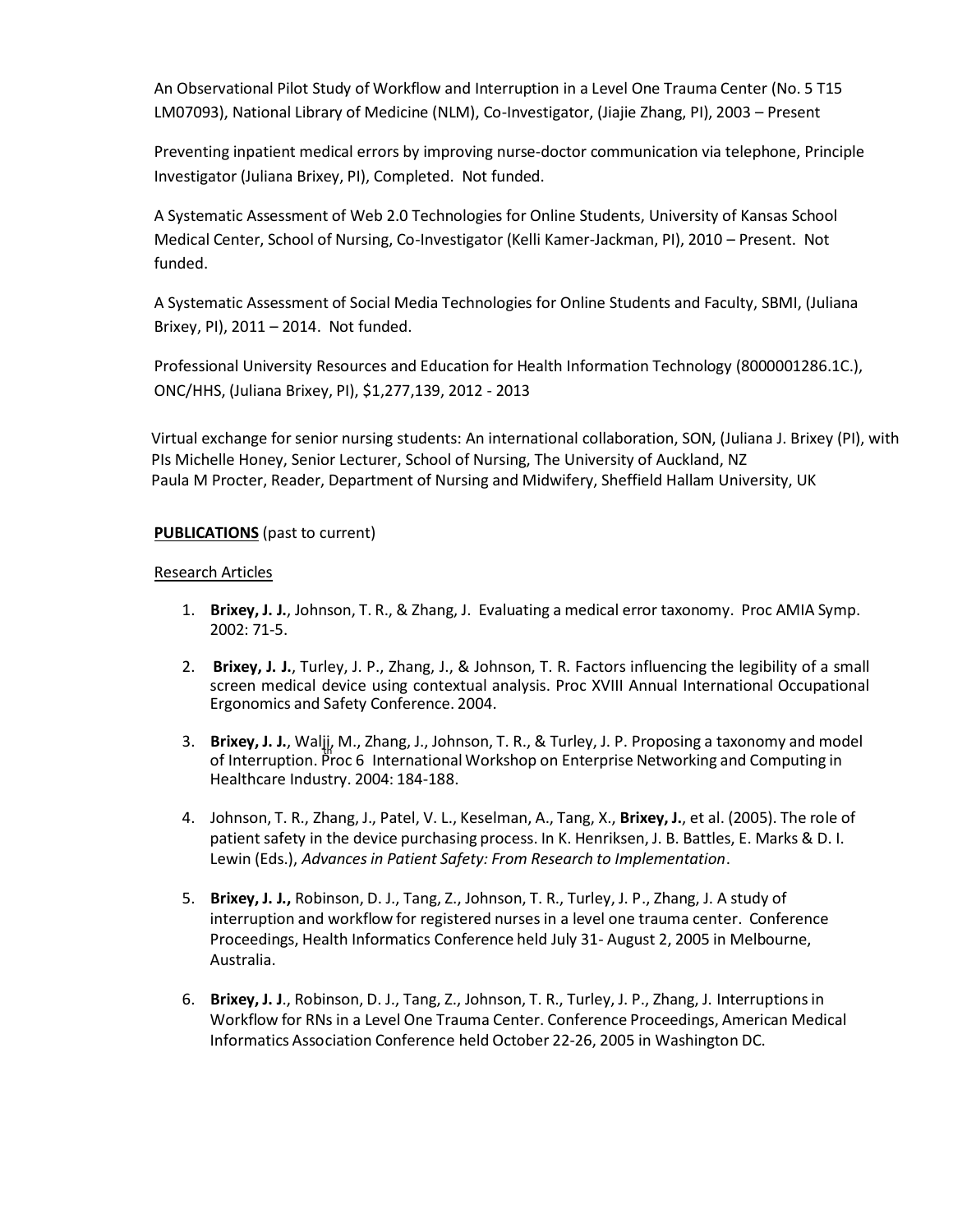- 7. Turley, J. P, Johnson, T. R., Zhang, J., **Brixey, J. J.** (2006). Manual Review as a Proxy for Formal Usability Evaluation of Medical Devices. *Joint Commission Journal on Quality and Patient Safety, 32(4), 214-220.*
- 8. Turley, J. P, **Brixey, J. J.,** Johnson, T. R., Mokkarala, P., Zhang, J. (2006). Comprehensive Medical Error Ontology for the Codification of Published Literature. Japanese Journal of Cognitive Science, 13(1), 6-16. (An invited paper).
- 9. Zhu, M., Huang, Y., Gong, Y., **Brixey, J. J.,** Zhang, J., & Turley, J. P. (2006). Mapping concepts in medical error taxonomies. Conference Proceedings, Biomedical and Health Informatics: From Foundations to Applicationsto Policy, Washington, DC. [http://www.pubmedcentral.nih.gov/picrender.fcgi?artid=1839288&blobtype=pdf](http://www.pubmedcentral.nih.gov/picrender.fcgi?artid=1839288&amp%3Bamp%3Bblobtype=pdf)
- 10. **Brixey J. J**., Robinson, D. J., Johnson C. W., Johnson, T. R., Turley, J. P., Zhang J. A concept analysis of the phenomenon interruption. Advances in Nursing Science. 2007 2006, 30(1):E26- E42.
- 11. **Brixey, J. J.,** Tang, Z., Robinson, D. J., Johnson, C. W., Johnson, T. R., Turley, J. P., & Zhang, J. (2007). Towards a hybrid method to categorize interruptions and activities in healthcare. International Journal of Medical Informatics, 76(11-12), 812-820.
- 12. Johnson, T. R., Tang, X., Graham, M. G., **Brixey, J.,** Turley, J. P., Zhang, J., Keselman, A., & Patel, V. L. (2007). Attitudes toward medical device use errors and the prevention of adverse events. Jt Comm J Qual Patient Safety, 33(11), 689-694.
- 13. **Brixey, J. J.,** Tang, Z., Robinson, D. J., Johnson, C. W., Johnson, T. R., Turley, J. P., et al. (2008). Interruptions in a level one trauma center: A case study. International Journal of Medical Informatics, 77(4), 235-241.
- 14. **Brixey, J. J.,** & Warren, J. J. (2008). Creating a toolkit of synchronous and asynchronous computer—mediated communication software applicationsfor online health informatics students. Conference Proceedings for Building Worldwide Capacity for the Health Informatics Workforce Buenos Aires, Argentina.
- 15. **Brixey, J. J.,** Robinson, D. J., Turley, J. P., & Zhang, J. (epub2008, 2010). The roles of MDs and RNs as initiators and recipients of interruptions in workflow. International Journal of Medical Informatics, 79(6),:e109-15.
- 16. **Brixey, J. J**. & Warren J. J. (2009). Creating experiential learning activities using Web 2.0 tools and technologies: A case study. *Stud Health Technol Inform*, 146, 613-7.
- 17. **Brixey, J. J.,** Zhang, J., Johnson, T. R., & Turley, J. P. (2009). Factors influencing legibility of a volumetric infusion pump in a shock trauma ICU: A contextual analysis. *Joint Commission Journal on Quality and Patient Safety*, *35*(4), 229-35.
- 18. Branchini, A. Z., **Brixey, J. J.**, & Polifroni, E. C. (2012). Characteristics of pioneers of nursing informatics: A thematic analysis. *Conference Proceeding for 11th International Congress on Nursing*, Montreal, Canada, June 23-27, 2012.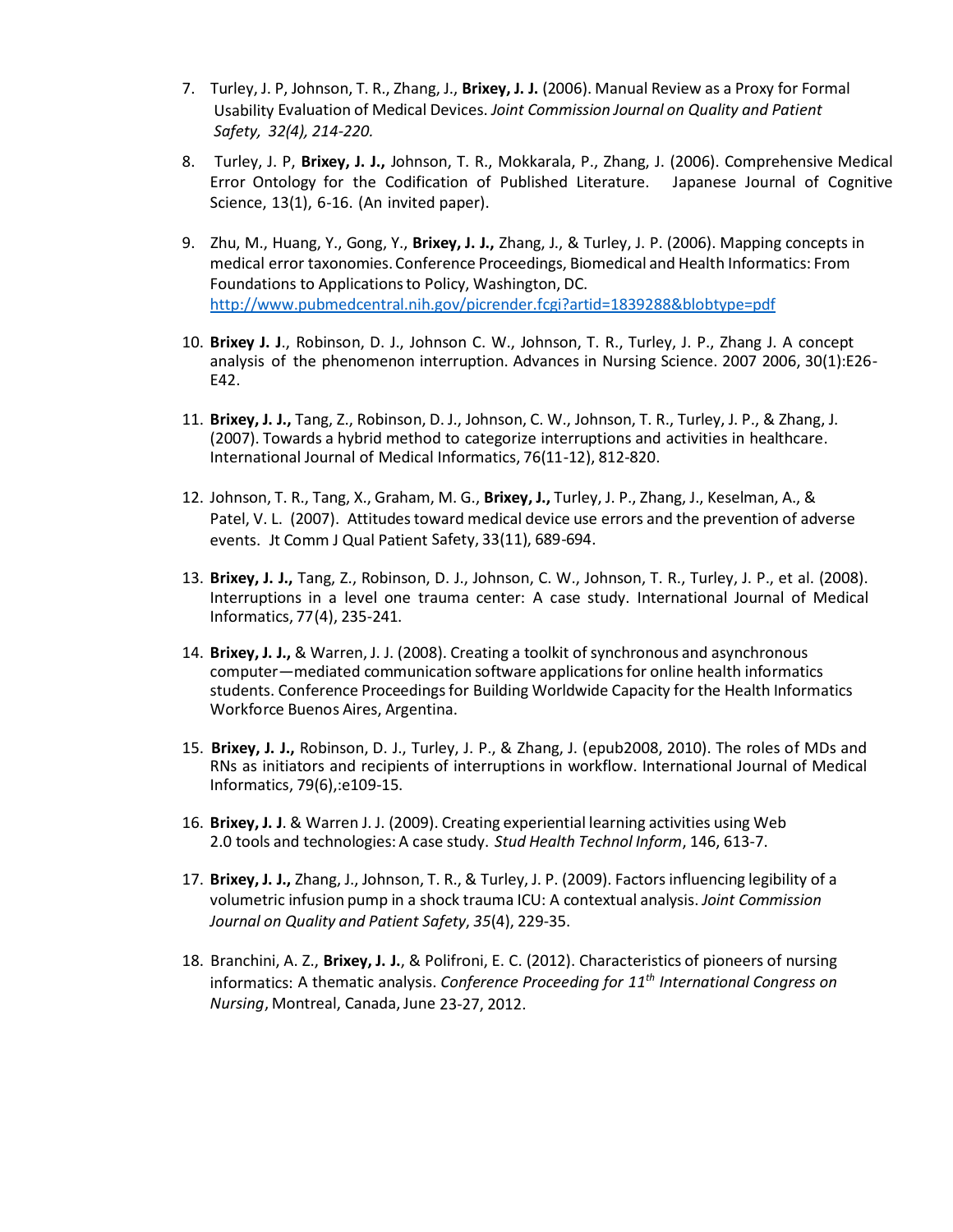- 19. **Brixey, J. J.,** & Turley, J. P. (2013). Home care risk management: Nursing issues related to technology. *Conference Proceedings for HCI International 2013 'Utilizing Traditional Wisdom and Technology for Quality Care'*, Las Vegas Nevada, July 21-26. 2013.
- 20. Källberg, A., Göransson, K. E., Florin, J., Östergren, J., **Brixey, J. J.,** & Ehrengerg, A. (2014). Contributing factors to errors in Swedish emergency departments. *BMJ Quality & Safety*. Retrieved fro[m http://dx.doi.org/10.1016/j.ienj.2014.10.002](http://dx.doi.org/10.1016/j.ienj.2014.10.002)
- 21. Procter, P. M., **Brixey, J. J.,** Todhunter, F., & Honey, M. L. L. (2017). International virtual elective experience for student nurses. *Informatics, 4*(9). Retrieved from <http://www.mdpi.com/2227-9709/4/2/9>
- 22. Winburn, A., S., **Brixey, J. J.,** Langabeer II, J. & Champagne-Langabeer, T. (2017). A systematic review of prehospital telehealth utilization. *Journal of Telemedicine and Telecare*, *0*(0) 1–9.

Peer Reviewed Panels (past to current)

- 1. Dev, P., Agresta, T., **Brixey, J**., Willcockson, I., & Horan, T. (2008). Virtual worlds, virtual patients and virtual EHR for health care education. Presented as panel at Biomedical and Health Informatics From Foundations to Applications to Policy, Washington, DC.
- 2. **Brixey, J.** Westra, B., Covington, B., Shortliffe, E., Bakken, S. 50 years in the making The nursing informatics working group history project. AMIA Symp. 2009, San Francisco, Nov 14- 18, 2009.
- 3. Aarts, J., **Brixey, J. J**., Koppel, R., & Moen, A. (2010). *Documentation of care: Transition from paper to digital communication in clinical workflow.* Panel presented at the MEDINFO, Cape Town, South Africa.
- 4. Boss, L., Branson, S., **Brixey, J. J**., & Santa Maria. D. (2014, September 26). Interactive student engaged teaching. UTHealth School of Nursing.
- 5. **Brixey, J. J**, Benham-Hutchins, M., Erdley, W. S., Fitzgerald, K. S., & Ross, A. M. (2016). Health informatics competencies, workforce and the DNP: Why connect these 'dots'? Panel for NI 2016, Geneva, Switzerland.
- 6. Bogschutz, R., Farmer, D., Kaunas, C. L., Joseph, R., & **Brixey, J. J.** (2017). A model for interinstitutional interprofessional practice and education (IPE) collaboration: The Texas IPE Task Force. UTHealth Advances in Teaching & Learning Day. Austin, TX, February, 2017.

Invited Panels (past to current)

1. **Brixey, J. J.,** Currie, L. M., Newbold, S. K. (2016, September 9). 'Informatics-Global versus Indian perspective. US Panel members presented via Skype to 6<sup>th</sup> International CME, Workshop & Conference on 'Cost Effective Use of Technology in e-Healthcare'. September 7-9, 2016, New Dehli, India.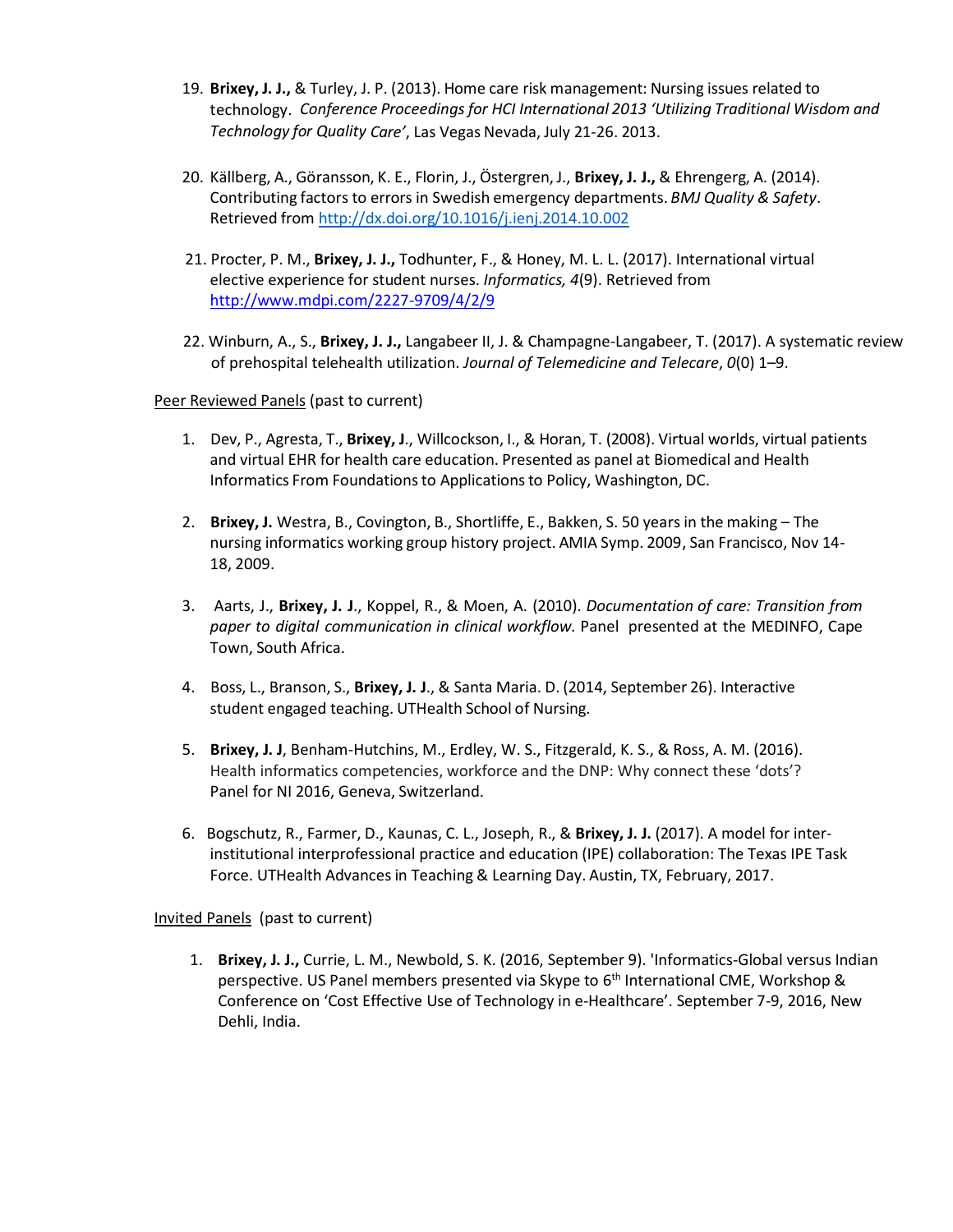Peer Reviewed Scientific Demonstration (past to current)

- 1. **Brixey, J. J.,** Erdley, W. S., Hanson, M., & Stewart, S. (2010). *Second Life®: Educating in the virtual environment.* Demonstration presented at the MEDINFO Conference, Cape Town, South Africa.
- 2. **Brixey, J. J.,** Robinson, D. J., & Franklin, A. (2015). Education 'Reality': Virtual worlds for online education and training. Demonstration presented at The 2015 Innovations in Health Science Education Annual Conference, Austin, TX, February, 19-20, 2015.
- 3. Starck, P., & **Brixey, J.** (2016). Making a team-based video as a teaching tool for interprofessional education. Demonstration for The 2016 Innovations in Health Science Education Annual Conference, Austin, TX, February 18-19, 2016.

## Peer Reviewed Workshops (past to current)

- 1. Panniers, T., Kaplan, B., Ash. J., Benditt, R., **Brixey, J.,** George, S., Haque, S., LeRouge, C., Shachak, A. (2009). Qualitative methods in biomedical informatics and the three Rs: Rationale, rigor, and roadblocks. AMIA Symp. 2009, San Francisco, Nov 14-18, 2009.
- 2. Taylor, L. A., Wilcockson, I., Dalrymple, P., Brown, M., & **Brixey, J. J.** (2010). *Third annual education working group workshop for healthcare faculty: Just- In- Time teaching strategies for effective inter-professional healthcare education*. AMIA 2010 Annual Symposium, Washington, D. C.

## Peer Reviewed Abstracts (past to current)

- 1. **Brixey, J.** & Gainer, A. PDST: Pain Decision Support Tool (Presented at University of Washington School of Nursing, *Nurse Odyssey 2001 Conference and American Medical Informatics Association*, November 2001 in Seattle, WA.
- 2. **Brixey, J.** Development of a screen interface for a medication error database. Presented at *American Medical Informatics Association*, November 2001.
- 3. **Brixey, J. J.,** Turley, J. P., Johnson, T. R., & Zhang, J. Analysis of medical device errors using grounded theory. Presented at the 14<sup>th</sup> International Nursing Research Congress Celebrating Global Diversity in Research, Education and Practice 10-12 July 2003, St. Thomas, U.S. Virgin Islands.
- 4. Johnson, T.R., Tang, X., Graham, M., **Brixey, J.**, Zhang, J., Kesselman, A., & Patel, V. Attitudes toward medical device use errors and their prevention. Presented at *MedInfo*, September 7- 11, 2004 San Francisco, CA.
- 5. Chung, P. H., Ali, A. N., **Brixey, J. J.**, Zhang, J., Johnson, T. R., & Turley, J. P. A comparative study of patient safety using infusion pumps. Presented at *MedInfo*, September 7-11, 2004 San Francisco, CA.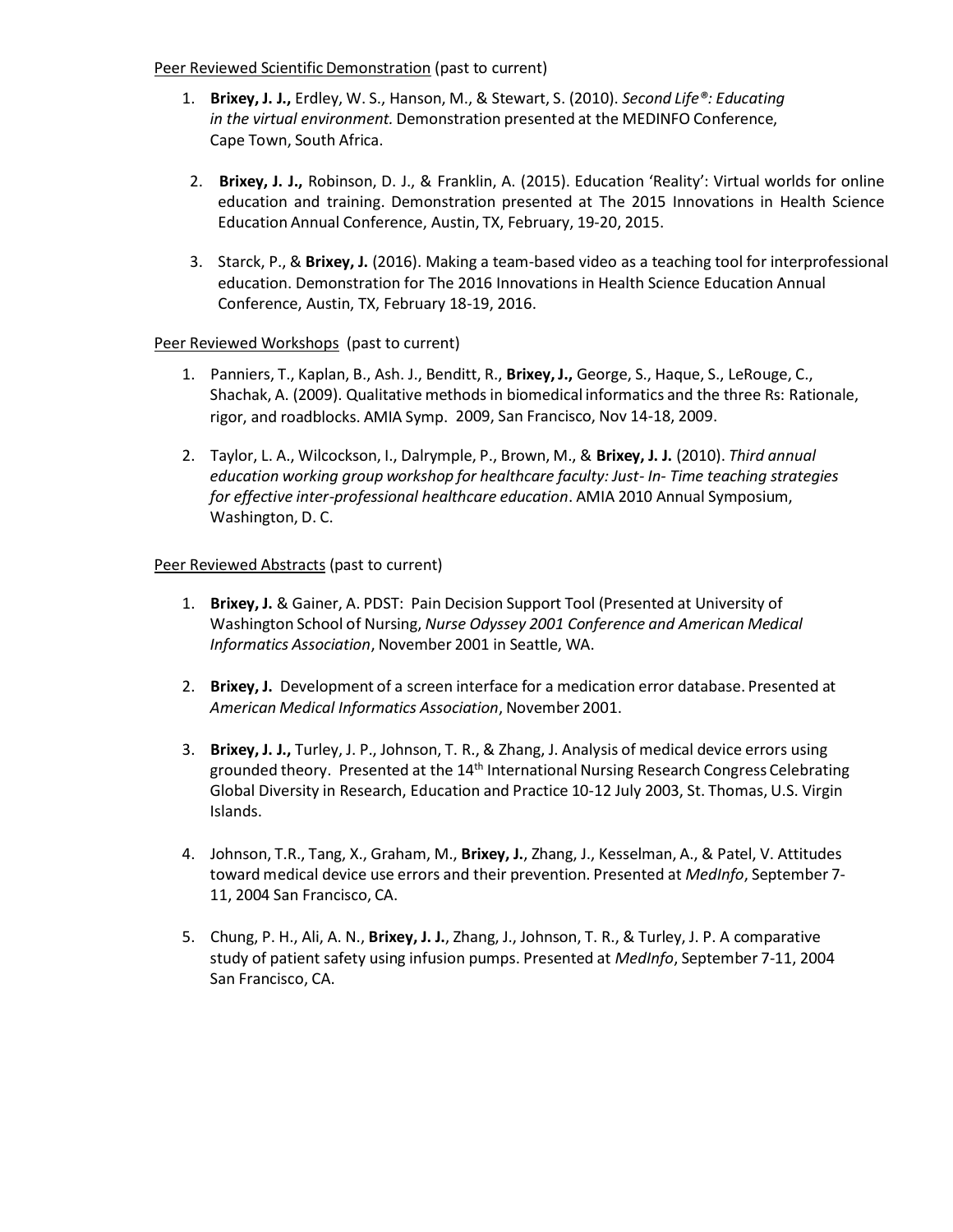- 6. **Brixey, J. J**. Johnson, T. R., Robinson, D. J., Zhang, J., Tang, Z., Turley, J. P. A study categorizing workflow interruptionsfor RNs in a level one trauma center. Conference Proceedings 16th International Nursing Research Conference held July 14-16 2005 in Kona Hawaii.
- 7. **Brixey, J. J.,** Robinson, D. J., Tang, Z., Johnson, T. R., Turley, J. P., Zhang, J. Evaluating a model of interruption. Conference Proceedings, International Nursing Conference held October 12-15, 2005 in Beijing, China.
- 8. **Brixey, J. J.,** Robinson, D. J., Tang, Z., Johnson, T. R., Turley, J. P., Zhang, J. Interrupted physicians and nurses in a level one trauma center: Are interrupted tasks resumed? Conference Proceedings for the 3rd Houston Human Factors and Ergonomics Society Conference, Houston Texas, May 26, 2006.
- 9. **Brixey, J. J.,** Robinson, D. J., Johnson, C. W., Johnson, T. R., Turley, J. P., Zhang, J. Developing a method to analyze observational data for RN interruptions. Conference Proceedingsfor the 17th International Nursing Research Congress Focusing on Evidence-Based Practice Montréal, Québec, Canada Montréal 19-22 July, 2006.
- 10. **Brixey, J. J.,** Robinson, D. J. Tang, Z. Johnson, T. R., Turley, J. P. Zhang, J. The clinical workspace as an environmental contributor to interruption. Conference Proceeding for the International Nursing Conference 2006 and The Fifth Annual Meeting of China Higher Nursing Education Association, 18 - 19 October, 2006, China, Shandong, Jinan.
- 11. **Brixey, J. J.,** Turley, J. P. Initiator of interruption in workflow. Presented at 2007 Sigma Theta Tau International, 18th International Nursing Research Congress: Focusing on Evidence-Based Practice, 11-14 July 2007, Vienna, Austria.
- 12. **Brixey, J. J.,** Robinson, D. J., Turley, J. P., Zhang, J. Initiators of interruption in workflow: The role of MDs and RNs. Presented at MEDINFO 2007, August 20-24, Brisbane, Australia.
- 13. **Brixey, J. J.,** Warren, J., Turley, J. P. Developing a taxonomy to categorize patient falls. Presented at MEDINFO 2007, August 20-24, Brisbane, Australia.
- 14. **Brixey, J. J.,** Robinson, D. J., Turley, J. P., Zhang, J. Interruption of RNs and MDs in a Level One Trauma Center: Are Interrupted Tasks Resumed? Conference Proceedings, 2007 AMIA Spring Conference, May 22-24, 2007, Orlando, Florida.
- 15. **Brixey, J. J.,** & Warren, J. J. (2008). *Creating an interactive learning experience for an on-line health informatics course*. Presented at the Emerging Technologies in Nurse Education, Seattle, WA.
- 16. **Brixey, J. J.,** & Warren, J. J. Second Life: An innovative strategy to teach nursing informatics. Presented at The 35th Annual National Conference on Professional Nursing Education and Development, Kansas City, MO.
- 17. Warren, J. J., & Brixey, J. J. (2009). Second Life: Not your conventional simulation. The 10<sup>th</sup> International Congress on Nursing Informatics. Helsinki, Finland. June 28-July 1, 2009. Stud Health Technol Inform. 146, 843.
- 18. **Brixey, J. J.,** & Turley, J. P. (2009). Second Life and health information. The 10th International Congress on Nursing Informatics, Helsinki, Finland, June 28-July 1, 2009. Stud Health Technol Inform, 146, 725.
- 19. **Brixey J. J**. & Warren, J. J. (2009). Social bookmarking: Creating interconnectednessfor online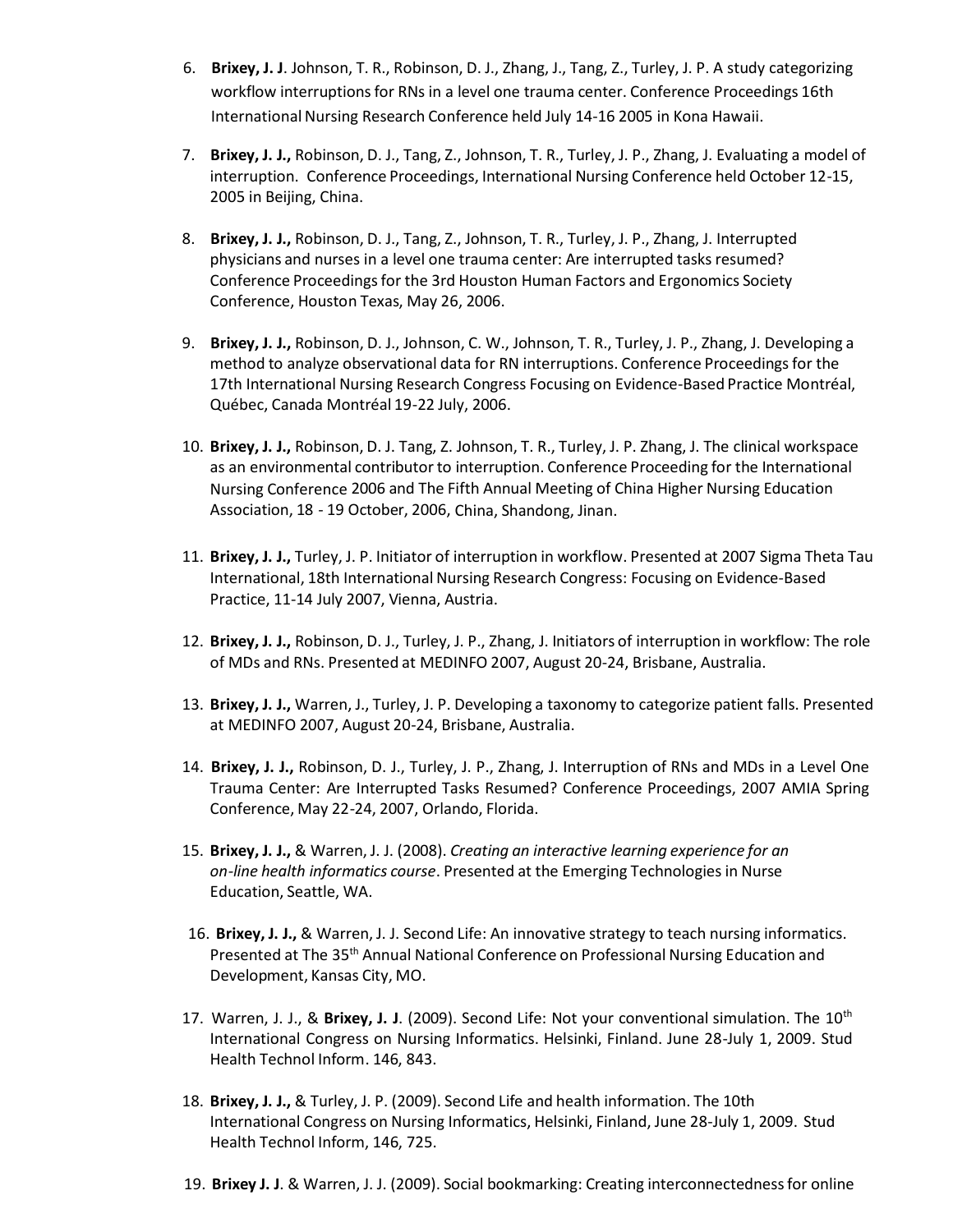health informatics students. The 20th Annual International Nursing Research Congress Focusing on Evidence Based Practice. Vancouver, Canada, July 13-17, 2009.

- 20. **Brixey, J. J.** & Warren, J. J. (2009). An introduction and orientation to Second Life for online health informatics students. The 20<sup>th</sup> Annual International Nursing Research Congress Focusing on Evidence Based Practice. Vancouver, Canada, July 13-17, 2009.
- 21. **Brixey, J. J.,** & Warren, J. J. (2010). *An introduction to 3-D Simulation in a virtual world: Second Life for online education*. Poster presented at the Midwestern Nursing Research Society, Kansas City, MO, April 2010.
- 22. **Brixey, J. J.,** & Warren, J. J. (2010). *Second Life: A new frontier for experiential simulation*. Podium presentation for PNEG, Baltimore, MD, October 21-24, 2010.
- 23. Newbold, S. K., & **Brixey, J. J.** (2013). Pioneers of nursing informaticstransform healthcare. Poster for SINI, Baltimore, MD, July 17-19, 2013.
- 24. **Brixey, J. J**. (2013). Creating virtual electronic health record laboratory. Poster for AMIA 2013 Annual Symposium, Washington, DC, November 16-20, 2013.
- 25. Brixey, J. E., & **Brixey, J. J**. (2013). White blood cell differential and standards. Poster for AMIA Annual Symposium, Washington, DC, November 16-20, 2013.
- 26. Newbold, S. K., & **Brixey, J. J.** (2014). AMIA nursing informatics history project. Posters for The 12<sup>th</sup> International Congress on Nursing Informatics, Taipei, Taiwan, 2014.
- 27. **Brixey, J. J**., & Fenton, S. H. (2014). Creating a virtual health information technology laboratory. Poster for The 12<sup>th</sup> International Congress on Nursing Informatics, Taipei, Taiwan, June 21-25, 2014.
- 28. Pepper, C. A., & **Brixey, J. J.** (2014). Social network analysis in public health: A concept map. Podium presentation for APHA 142<sup>nd</sup> Annual Meeting, New Orleans, LA, Nov 15-19, 2014.
- 29. Pepper, C. A., & **Brixey J. J.** (2014). Towards a conceptual understanding of social network analysisin Public health derived from published literature. Poster for AMIA 2014 Annual Symposium, Washington, DC, November 15-18, 2014.
- 30. **Brixey, J. J.** (2015). Social media: Stimulating active learning and community. Poster for The 2015 Innovations in Health Science Education Annual Conference, Austin, TX, February 19-20, 2015.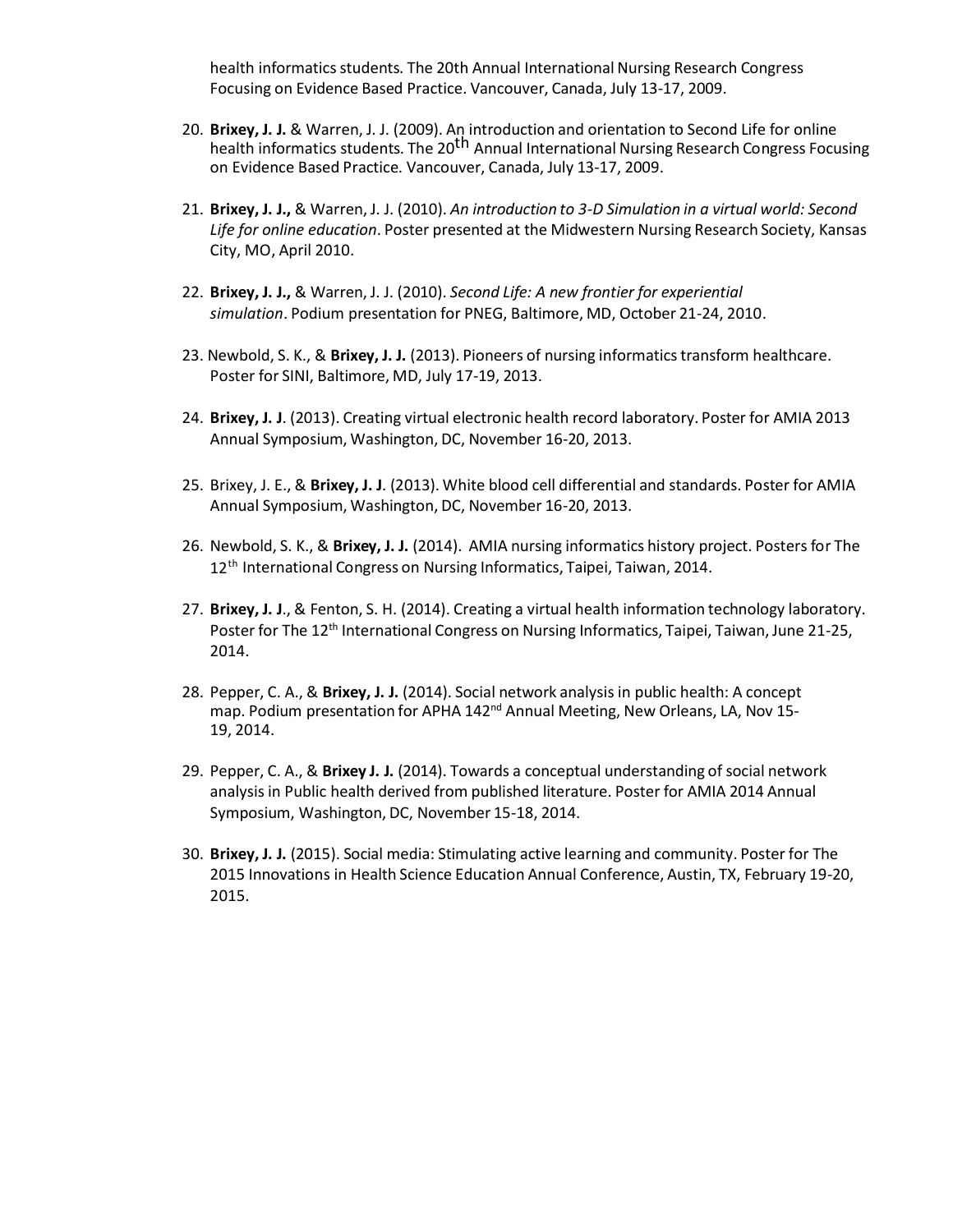- 31. **Brixey, J. J.** (2015). Interprofessional education to promote teamwork using video conferencing software. Poster for UTHealth Advances in Teaching& Learning Day. Houston, TX, June 12, 2015.
- 32. **Brixey, J. J.** (2015). An assemblage of technologiesfor multidisciplinary online health informatics education. Conference Proceedings for the 26<sup>th</sup> International Nursing Research Congress Focusing on Evidence-Based Practice. San Juan, Puerto Rico, July 23-27, 2015.
- 33. **Brixey, J. J.,** Pepper, C., & Brixey, J. E. (2015). The Internet: A source of near real time infectious disease information. Posterfor AMIA 2015 Annual Symposium, San Francisco, CA, November 14-18, 2015.
- 34. Procter, P. M., **Brixey, J. J.,** Honey, M. L.., & Todhunter, F. (2016). Socialmedia and population health virtual exchange for senior nursing students: An international collaboration. Poster for NI 2016, Geneva, Switzerland, June 2016. **Awarded Best Scientific Poster.**
- **35. Brixey, J. J.,** Tisdale, D., Trufant, B. (2017). Educational games in interprofessional education. Poster for UTHealth Advances in Teaching & Learning Day. Austin, TX, February, 2017.
- 36. Newbold, S. K., & **Brixey, J. J.** (2016). Nursing informatics pioneers continue to influence the profession: A sustainable impact. Poster for NI 2016, Geneva, Switzerland, June 2016.
- **37. Brixey, J. J.,** & Erdley, W. E. (2017 Accepted). Right time in medication administration: A multifaceted concept. Poster to be presented The 28th Annual International Nursing Research Congress. Dublin, Ireland, July 13-17,2017.
- 38. **Brixey, J. J.,** & Newbold, S. K. (2017). Nursing informatics pioneers embrace social media. Poster to be presented, MedInfo 2017, Hangzhou, China August 21-25<sup>th</sup>.
- 39. Brixey, J. E., & **Brixey, J. J.** (2017). An exploratory analysis of questions submitted to a Brazilian telemedicine system. Poster to be presented, MedInfo 2017, Hangzhou, China August 21-25<sup>th</sup>.

#### **PRESENTATIONS** (past to current)

#### *Peer-reviewed*

- 1. Acki, N., **Brixey, J.**, Glasgow. A., & Shek, M. Evaluation of telemedicine. Telehealth Conference, Los Angeles, CA. October 31, 2000.
- 2. **Brixey, J.** & Chen, J. Electronic prescription vs a paper prescription: Which is better? Presented at *Human Systems 2001 Exploring the Human Frontier*, June 2001 and *Research Day at University of Texas Health Science Center*, December 2001, in Houston TX.
- 3. Michea, Y. F., **Brixey, J.**, Phelps, C., Johnson, C. Teaching the cognitive effects of alcohol. Presented at *Teaching Learning Day at University of Texas Health Science Center* -Houston 2002.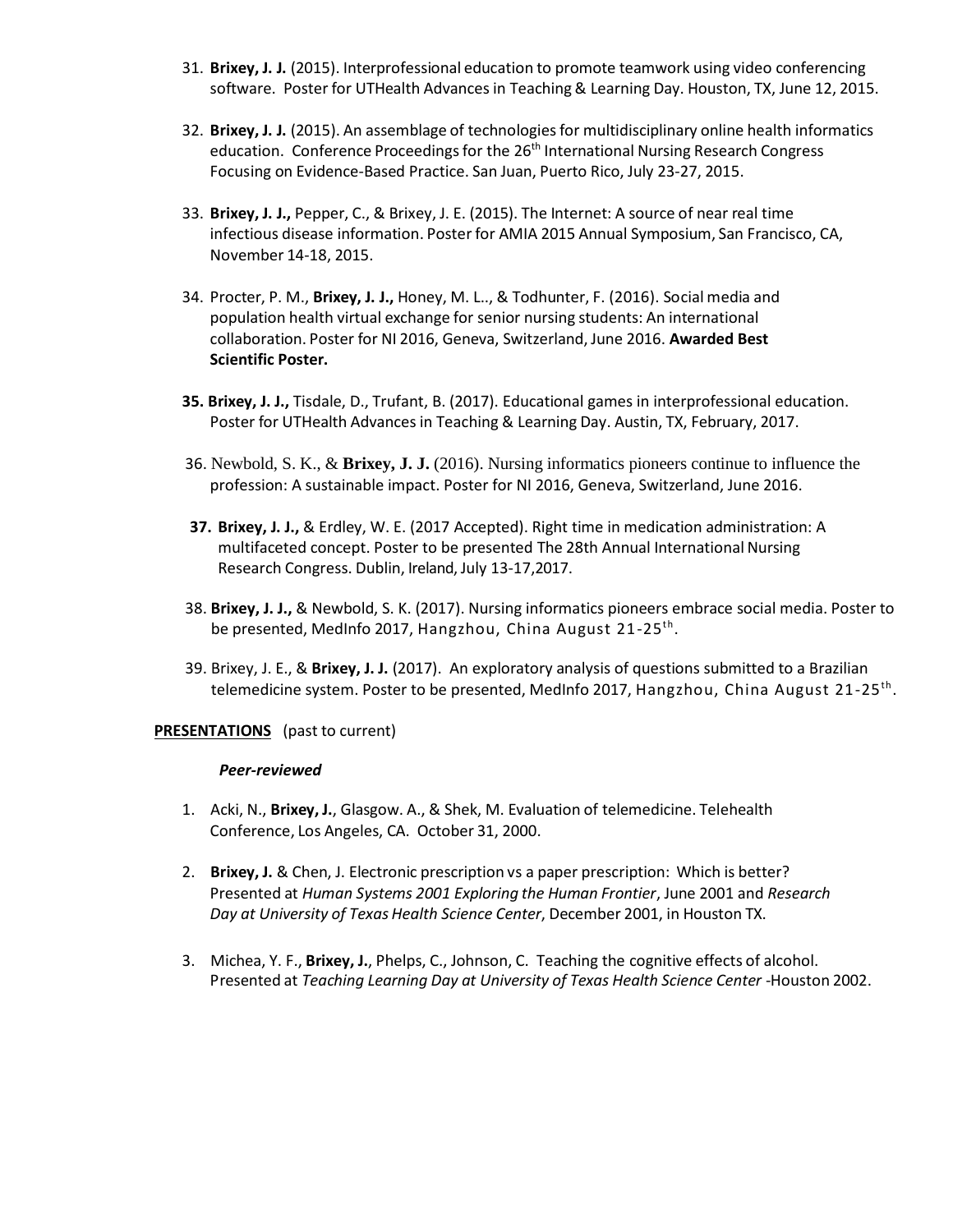- 4. **Brixey, J.**, Frenzel, J., Chalambaga, M., & Johnson, T. R. Redesign and prototype for the Interface of a volumetric infusion pump following the usability engineering lifecycle . Presented at the *8th Annual UTHSC- Houston Research Day*, November 1, 2002, in Houston, TX.
- 5. **Brixey, J.**, Frenzel, J., Chalambaga, M., & Johnson, T. R. Redesign and prototype for the Interface of a volumetric infusion pump following the usability engineering lifecycle. Presented at *AMIA 2002 Symposium*, November 9-13, 2002 in San Antonio, TX.
- 6. **Brixey, J.** Bench to bedside: Integrating research with clinical nursing practice. Presented at the

Keck Fellows Monthly Meeting, January 3, 2003.

- 7. **Brixey, J. J.**, Zhang, J., Johnson, T. R. Using computational modeling to predict resumption of an interrupted task for a medical device. Presented at *Sealy Center for Structural Biology*, The University of Texas Medical Branch at Galveston, May 2-4, 2003 in Galveston, TX.
- 8. **Brixey, J. J.**, Tang, X., Zhang, J., Johnson, T. R., Turley, J. P. Automating a data collection tool for use in an observationalstudy of workflow in a level one trauma center. Presented at *the 2003 Annual Research Conference, W. M. Keck Center for Computational and Structural Biology Houston Area Molecular Biophysics Program*, Clear Lake, October 2, 2003.
- 9. **Brixey, J. J.**, Zhang, J., Johnson, T. R., Turley, J. P., Johnson, C., Robinson, D. J. Toward an ontology of Interruption. Presented at *the 9th Structural Biology Symposium*, Galveston, April 30 – May 1, 2004.
- 10. **Brixey, J. J.**, Zhang, J., Johnson, T. R., Turley, J. P., Johnson, C., Robinson, D. A. A Study of interruption in an emergency room. Presented at the NLM Informatics Training Conference, June 9 –10, 2004, Indianapolis, Indiana.
- 11. **Brixey, J. J.** Medical errors. Presented at East Houston Regional Medical Center, Houston, TX. December 17, 2004.
- 12. **Brixey, J. J.** Medication safety: Role of interruption. Presented at the Philippine Nurses Association of Metropolitan Nursing Clinical Update, Houston, TX, March 12, 2005.
- 13. **Brixey, J. J.** Theories of constraints. Presented at The Methodist Hospital, Houston, TX, April 28, 2005.
- 14. **Brixey, J. J.,** Robinson, D. J., Tang, Z., Johnson, T. R., Turley, J. P., Zhang, J. A study of workflow in a level one trauma center. Presented at the CISPC meeting of the Memorial Hermann System, Houston, TX, October 3, 2005.
- 15. **Brixey, J. J**., Tang, Z., Robinson, D. J., Johnson, C. W., Johnson, T. R., Turley, J. P., Zhang, J. A model of interruption. Presented at Research Day: New Pathways to Discovery Interdisciplinary Training and Research**,** *UTHSC-Houston Research Day*, November 18, 2005.
- 16. **Brixey, J. J**., Robinson, D. J., Tang, Z., Johnson, T. R., Turley, J. P., Zhang, J. Interrupted physicians and nurses in a level one trauma center: Are interrupted tasks resumed? Presentation delivered at the 3<sup>rd</sup> Houston Human Factors and Ergonomics Society Conference, Houston Texas, May 26, 2006.
- 17. **Brixey, J. J.,** Interruptions (An invited presentation delivered to visiting registered nurses from Japan for the Risk Management Seminar sponsored by the University of Texas Health Science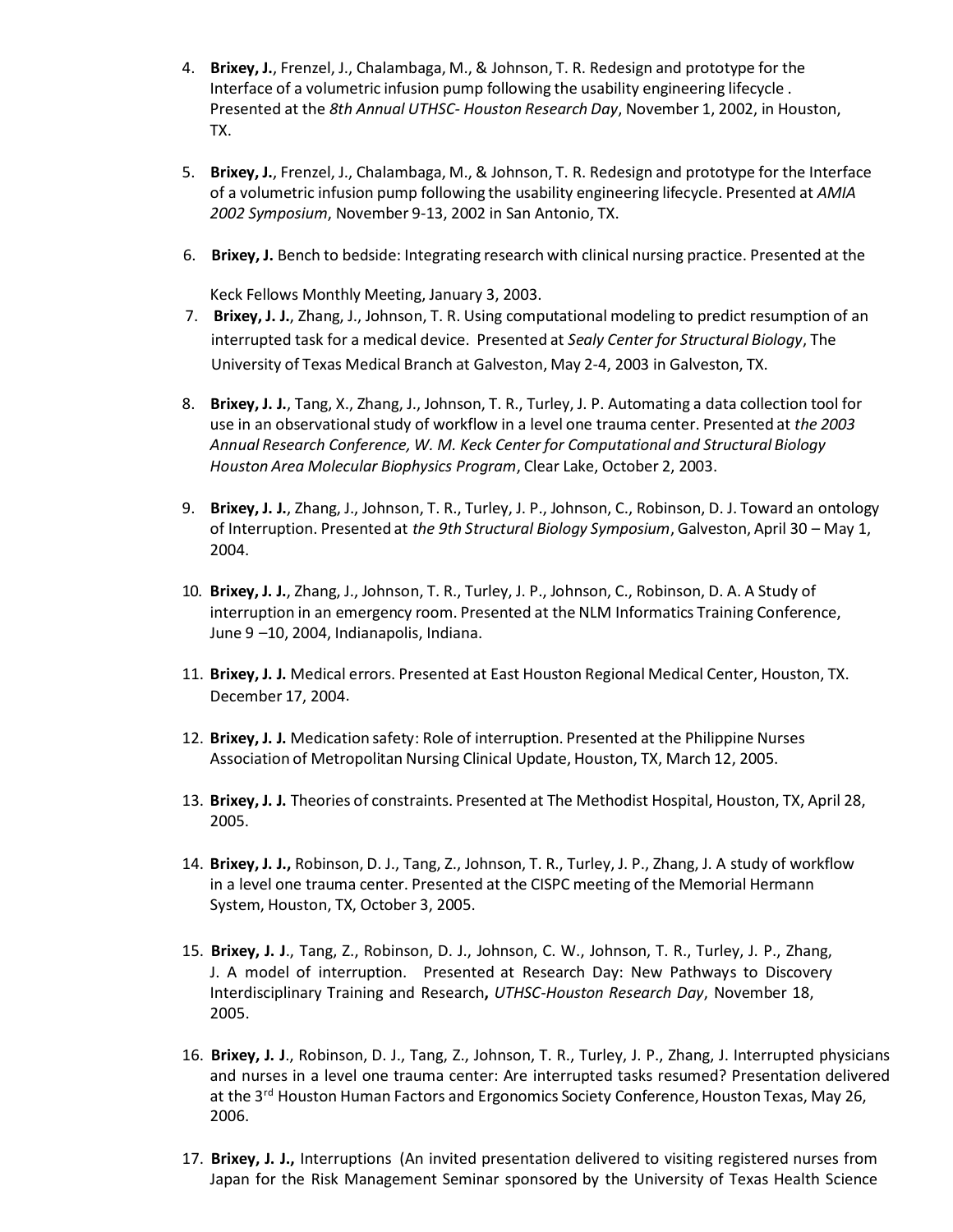Center at Houston, School of Nursing, Houston Texas, 26 June 2006).

- 18. **Brixey, J. J**., Electronic health record (An invited presentation) delivered to mental health professionals, Association of Community Mental Health Centers 27<sup>th</sup> Annual Conference sponsored by University of Kansas Medical Center, Overland Park KS, 22 September 2006.
- 19. **Brixey, J. J.,** Robinson, D. J. Tang, Z. Johnson, T. R., Turley, J. P. Zhang, J. The clinical workspace as an environmental contributor to interruption. Presented at the International Nursing Conference 2006 and The Fifth Annual Meeting of China Higher Nursing Education Association, 18 - 19 October, 2006, China, Shandong, Jinan).
- 20. **Brixey**, J. J., Turley, J. P. Initiator of interruption in workflow. (Presented at 2007 Sigma Theta Tau International, 18<sup>th</sup> International Nursing Research Congress: Focusing on Evidence-Based Practice, 11-14 July 2007, Vienna, Austria).
- 21. Kumm, S. & **Brixey, J. J.** Simulation: What's hot? Presented to University of Kansas School of Nursing, August 15, 2007.
- 22. **Brixey, J. J.,** Robinson, D. J., Turley, J. P., & Zhang, J. (2007). *Initiators of interruption in workflow: The role of MDs and RNs,* Presented at Faculty Research Day, October 2007, University of Kansas, Kansas City, KS.
- 23. **Brixey, J. J**. ED Interruptions on RNs. (Invited speaker). 2008 NPSF Annual Safety Conference: Connect, Communicate, Commit, May 15-16, 2008, Nashville, TN.
- 24. **Brixey, J. J.** Interruptionsfor RNs. Cerner Health Conference. October 6, 2008. Kansas City, MO.
- 25. **Brixey, J. J.,** & Warren, J. J. (2008). *Creating an interactive learning experience for an on-line health informatics course*. Presented at Faculty Research Day, November 2008, University of Kansas, Kansas City, KS.
- 26. **Brixey, J. J.** Interruptionsfor RNs. (Invited speaker) presented November 11, 2008. Distractions and interruptions: Impact on nursing. Webinar.
- 27. Warren, J. J., & **Brixey, J. J**. (2009). Second Life: Not your conventionalsimulation. Presented at Faculty Research Day, November 2009, University of Kansas, Kansas City, KS.
- 28. **Brixey, J. J.,** & Turley, J. P. (2009). Second Life and health information. Presented at Faculty Research Day, November 2009, University of Kansas, Kansas City, KS.
- 29. **Brixey, J. J.,** & Turley, J. P. (2010). *Second Life: An emerging consumer health information resource for mental health disorders.* Poster. AMIA 2010 Annual Symposium, Washington, D. C.
- 30. Brixey, J. J., & Warren, J. J. (2010). *Social networking: Sharing student created reference libraries.* Poster for PNEG, Baltimore, MD, October 21-24.
- 31. **Brixey, J. J**. & Turley, J. P. (2011). Social media 101: More than social networking. Poster for STTI, Cancun, Mexico, July 11-14, 2011.
- 32. **Brixey, J. J,** Turley, J. P., Fenton, S. Field, L., & Tyson-Howard. (2011). Designing a Comprehensive Career Ladder for the Future Health IT Workforce. Webinar Presentation for NI-WG. August 31, 2011.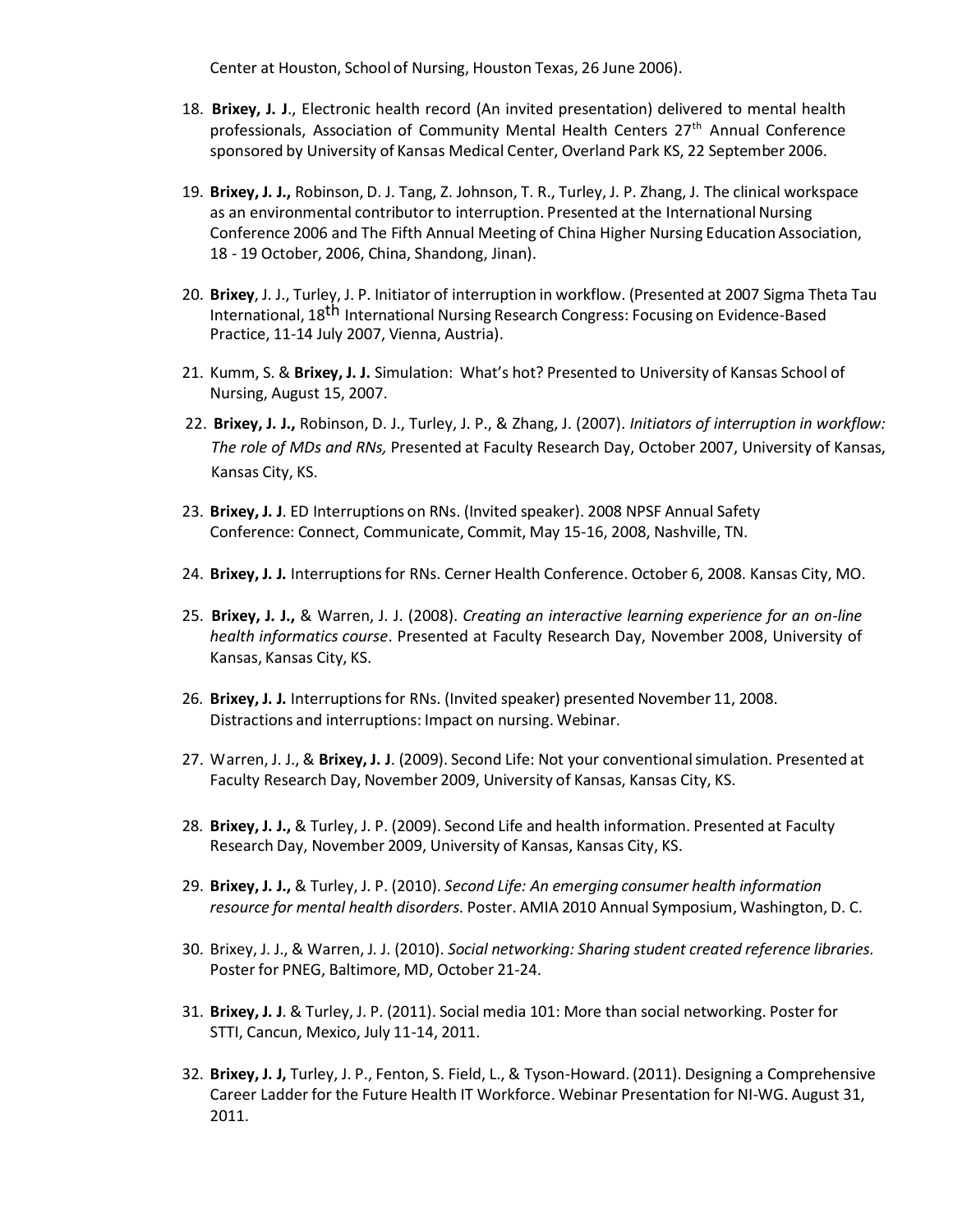- 3 3 . **Brixey, J. J**., Hsu, C. E., Franklin, A., Zeng, R., Mohammad, M., & Turley, J. P. Workflow simulation in Second Life for an ambulatory care clinic: Developing essential workflow modeling skills. Podium presentation for MedBiquitous Annual Conference, Baltimore, Maryland, May 2-4, 2012.
- 34. **Brixey, J. J.** & Turley, J. P. Workflow representation and visualization: (2012). Selecting software applications. Poster for 11<sup>th</sup> International Congress on Nursing, Montreal, Canada, June 23-27, 2012.
- 35. **Brixey, J. J**., Ibarra-Jiménez, Jesús & Turley, J. P. (2012). Knowledge acquisition in transdisciplinary health care teams: A review of the literature. Poster for 11<sup>th</sup> International Congress on Nursing, Montreal, Canada, June 23-27, 2012.
- 36. Dodd, D., & **Brixey, J. J**. (2012). Patient controlled analgesia medication errors: The role of human factors. Poster for 11<sup>th</sup> International Congress on Nursing, Montreal, Canada, June 23-27, 2012.
- 37. **Brixey, J. J**., & Lu, T. (2013). On the boulevard: Poster presentation in Second Life. Poster for the 9<sup>th</sup> annual innovations in health science education conference . Austin, TX, February 21-22, 2013.
- 38. **Brixey, J. J**., Fenton, S. H., & Tyson-Howard, C. (2013). Texas HIT workforce development: A comprehensive career ladder. Poster for 2013 TTUHSC Rural and Community Health Crossroads Conference. Lubbock, TX, June 5-6, 2013.
- **39. Brixey, J. J**., & Fenton, S. H. (2013). Towards a constellation of technologiesfor online education. Podium presentation for TSAHP, San Marcos, TX, September 26-27, 2013.
- 39. Brixey, J. E., & **Brixey, J. J.** (2017). What do nurses ask about? A review of nursing questions in a Brazilian telemedicine system. Podium presentation to be presented The 28th Annual International Nursing Research Congress. Dublin, Ireland, July 13-17, 2017.

## *Book Chapter* (past to current)

- 1. **Brixey, J. J.** (2014). Consumer health informatics. In S. H. Fenton & S Beidermann (Eds.), *Introduction to healthcare informatics* (pp. 321-345). Chicago, IL: AHIMA.
- 2. Ozkayna, M., Unertl, K., Johnson, S., **Brixey, J. J.,** & Haque, S. N. (2016). Chapter 7: Clinical workflow analysis, process redesign, and quality improvement. New York, NY: Springer Publishing Company
- 4. McLane, S., & **J. J. Brixey**. (2016). Evaluation of health care information systems and patient care technology. In J. V. Hickey & C. A. Brosnan (Eds.), *Evaluation of health care quality for DNPs* (2 nd ed.). New York, NY: Springer Publishing Company.
- 5. Brixey, J. J., Biedermann, S., & Dolzel, D. (2017). Consumer health informatics. In S. Biedermann & D. Dolezel (Eds.), *Introduction to health informatics* (2<sup>nd</sup> ed., pp. 457-489). Chicago, IL: AHIMA.

#### *Book* (past to current)

**Brixey, J. J.,** Brixey, J. E., Saba, V. K., & McCormick, K. A. (2015). *Essentials of nursing informatics study guide*. New York, NY: McGraw Hill Education.

#### *Invited Lectures*(past to current)

1. **Brixey, J. J**. (2012, September 11). Health Informatics Overview and Application for Public Health.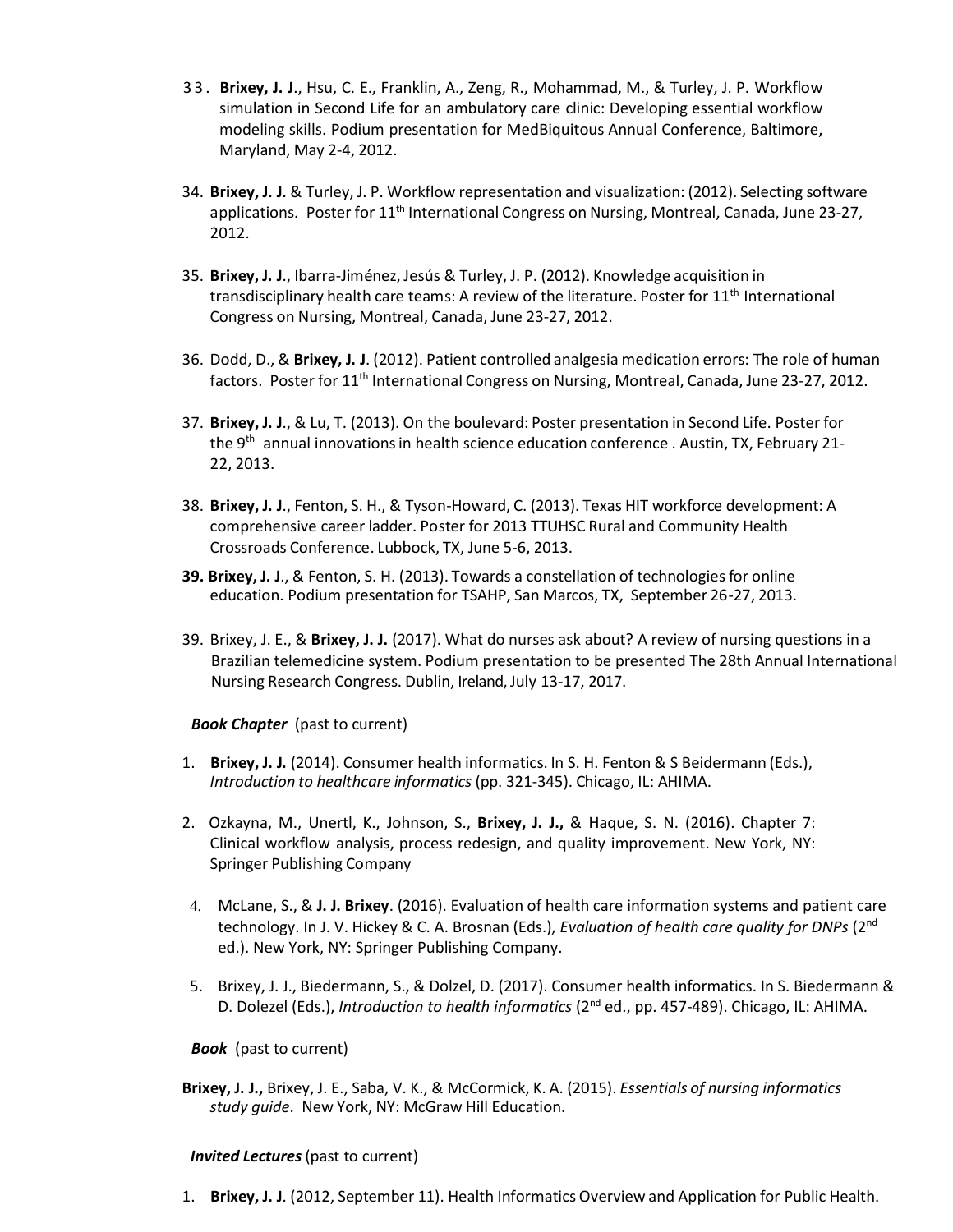Presented to City of Houston Health Department, Houston, TX.

- 2. **Brixey, J. J.** (2012, October 31). Social media. Presented to graduate students at TWU, Houston, TX.
- 3. **Brixey, J. J.** (2012, November 30). Informatics. Presented to graduate students at UT SON. Houston, TX.
- 4. **Brixey, J. J**. (2013, January 11). Electronic Health Records: Where are We Today? Presented at? DOL Conference, San Jacinto Community College, Houston, TX
- 5. **Brixey, J. J.** (2013, February 28). Social media: Healthcare and education. Presented to graduate students at UTMB, Galveston, TX.
- 6. **Brixey, J. J.** (2013, March 31). Interruptions, distractions, and workflow. Presented to graduate students at UT SON, Houston, TX.
- 7. **Brixey, J. J.** (2013, June 27). Qualitative analysis. Presented to graduate students at UT SON, Houston, TX.
- 8. **Brixey, J. J.** (2013, September 12). Social media: Applicationsin healthcare and education for registered nurses. Presented to TNA District 9, Houston, TX.
- 9. **Brixey, J. J.** (2014, January 16). Social media: Creating connectionsin healthcare and education for registered nurses. The Texas School Nurses Organization, Region IV, Houston, TX.
- 10. **Brixey, J. J.** (2014, November 15). Social media: Practical application in health care and nursing. Presented to Texas School Nurses Organization, Houston, TX.
- 11. **Brixey, J. J.** (2015, April 8). Informatics and social media: Relevance to healthcare and education. Presented to RN to BSN students at UT SON, Houston, TX.
- 12. **Brixey, J. J.** (2015, July 2). Engagement with your data: Application of intelligent use of technology in qualitative research. Presented to doctoral students at UT SON enrolled in qualitative research course, Houston, TX.
- 13. Brixey, J. J. (2015, August 7). Simulation in education. Presented to doctoral students at UT SON enrolled in nurse executive course, Houston, TX.
- 14. **Brixey, J. J.** (2015, October 8). TeamSTEPSS. Presented to the FNP students at UT SON, Houston, TX.
- 15. **Brixey, J. J.** (2015, October 16). Nursing informatics: Relevance to nursing and healthcare. Recorded lecture for the DNP students enrolled in N6801 Scholarly Foundations for Adv Practice**,** Houston, TX.
- 16. **Brixey, J. J**. (2016, May 4). Interruptions and distractions. Presented to Registered Nurse Interns at Park Plaza Hospital, Houston, TX**.**
- 17. **Brixey, J. J**. (2016, February 4). **Nurses: The Nation's Largest Health Care Profession.** Presented to graduate students at UTHealth SBMI, Houston, TX.
- 18. **Brixey, J. J.** (2016, January 14). Interruptions and distractions. Presented to Registered Nurse Interns at Park Plaza Hospital, Houston, TX.
- 19. **Brixey, J. J.** (2016, Sept 21). Social media in education & practice. Presented to graduate students at TWU, Houston, TX.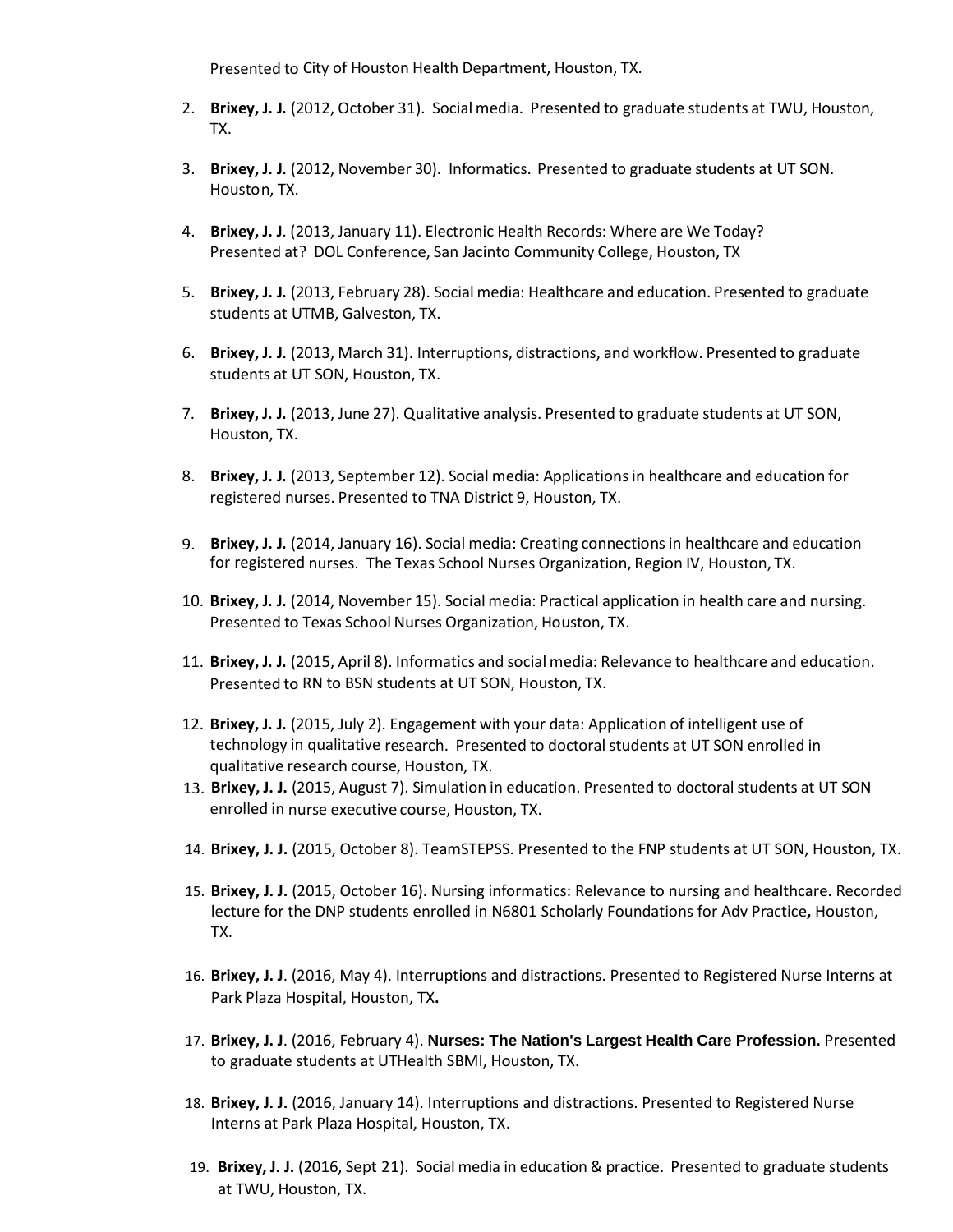- 20. **Brixey, J. J.** (2017, April18). Federal and state initiatives to promote inter-professional collaboration in healthcare. Presented to TONE membership, Texas.
- 21. **Brixey, J. J.** (2017, May 15). *Attributes and Features of the United States health system and nursing.* Presented to nursing faculty of Dalarna University, Falun, Sweden.
- 22. **Brixey, J. J.** (2017, June 1). TeamSTEPPS communication techniques. Presented to Registered Nurse Interns at Park Plaza Hospital, Houston, TX.

#### **PROFESSIONAL SERVICE**

### Consultations (past to current)

| McGraw-Hill Publishing<br>Created teaching resources for the health informatics textbook: McCormick, K., & Gugerty, B. (2013).<br>Healthcare Information Technology Exam Guide for Comp TIA Healthcare IT Technician and HIT PRO<br>Certifications. New York, NY: McGraw-Hill. | Ad Hoc   | 2012, 2014, 2017       |
|--------------------------------------------------------------------------------------------------------------------------------------------------------------------------------------------------------------------------------------------------------------------------------|----------|------------------------|
| GIC Informatics (Brian Gugerty, DSN)                                                                                                                                                                                                                                           | Ad Hoc   | $2012 - 2013$          |
| Editing for such projects as the EHR PAT, a study guide. Excelsior College<br>Review of curriculum for the Healthcare Informatics Certificate Program                                                                                                                          |          | $2012 - 2013$          |
| <b>Editorial Boards/Panels (past to current)</b><br>Journal                                                                                                                                                                                                                    | Role     | <b>Inclusive Dates</b> |
| American Medical Informatics Annual Symposium                                                                                                                                                                                                                                  | Reviewer | 2006                   |
| Hawaiian International Conference on Systems Sciences                                                                                                                                                                                                                          | Reviewer | 2006                   |
| 52 <sup>nd</sup> Annual Meeting of the Human Factors and<br><b>Ergonomics Society</b>                                                                                                                                                                                          | Reviewer | 2007                   |
| Hawaiian International Conference on<br><b>Systems Sciences</b>                                                                                                                                                                                                                | Reviewer | 2007                   |
| American Medical Informatics Annual Symposium                                                                                                                                                                                                                                  | Reviewer | 2007                   |
| Open Medical Informatics Journal                                                                                                                                                                                                                                               | Reviewer | 2008                   |
| Journal of Medical Systems                                                                                                                                                                                                                                                     | Reviewer | 2009                   |
| AMIA 2009 Annual Symposium                                                                                                                                                                                                                                                     | Reviewer | 2009                   |
| Medicine 2.0 Conference                                                                                                                                                                                                                                                        | Reviewer | 2009                   |

Journal of Medical Systems **Reviewer** 2009 **Reviewer** 2009 NLN Technology Conference **Reviewer** Reviewer 2009

Human Factors and Ergonomics Society **Reviewer** Reviewer 2010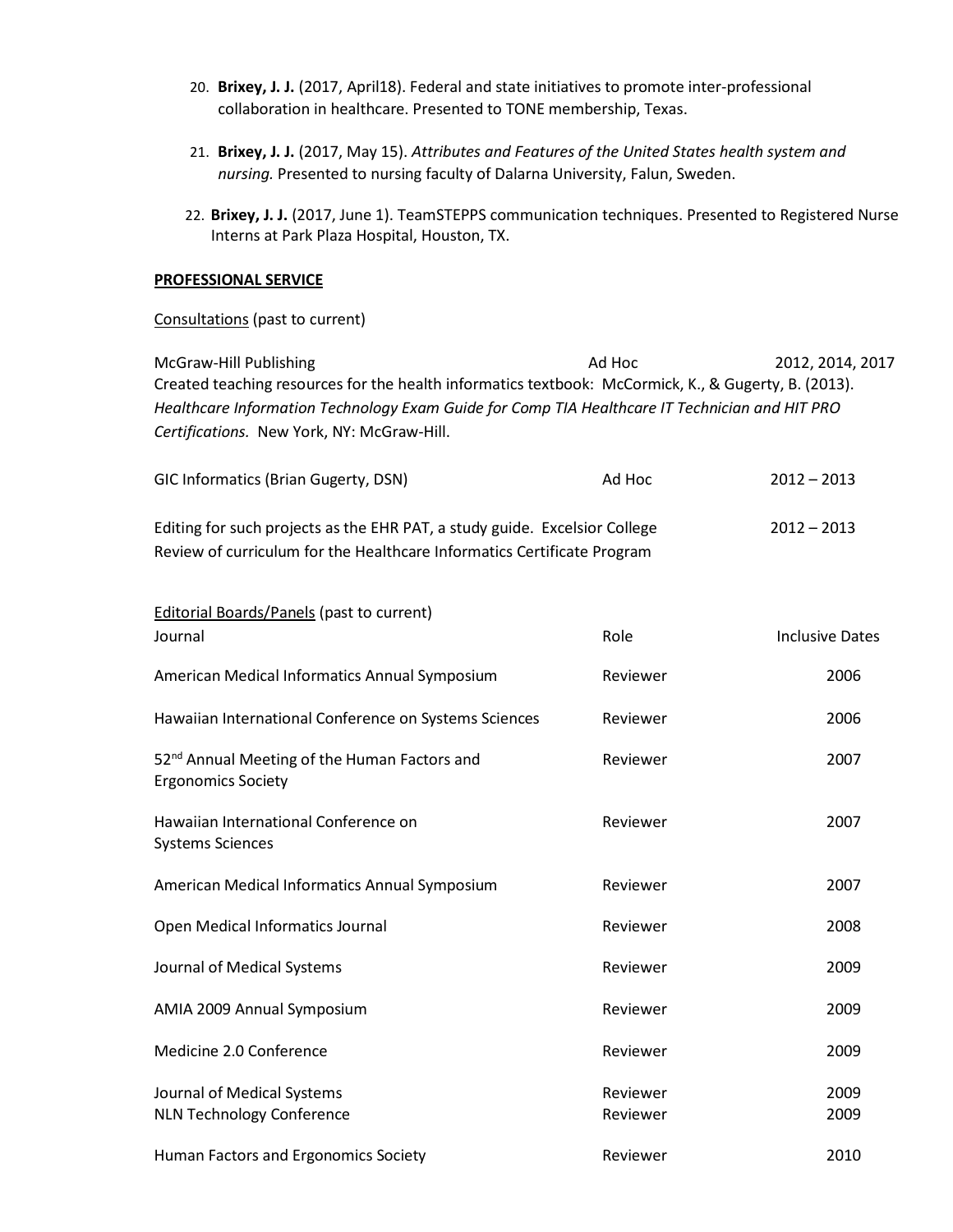| Delmar Cengage Learning                  | Reviewer | 2010           |
|------------------------------------------|----------|----------------|
| NI 2012                                  | Reviewer | 2011           |
| AMIA 2012 Annual Symposium               | Reviewer | 2012           |
| MedInfo                                  | Reviewer | 2013           |
| <b>JAMIA</b>                             | Reviewer | 2013           |
| Methods of Information in Medicine       | Reviewer | 2013           |
| Reviewed Exemplars submitted to TIGER    | Reviewer | 2013           |
| <b>AMIA Annual Symposium</b>             | Reviewer | 2013           |
| NI 2014                                  | Reviewer | 2013           |
| MedInfo                                  | Reviewer | 2014           |
| <b>Applied Ergonomics</b>                | Reviewer | 2015           |
| Methods of Information in Medicine       | Reviewer | 2015           |
| <b>AMIA Annual Symposium</b>             | Reviewer | 2015           |
| Journal of Medical Internet Research     | Reviewer | 2013 - Current |
| <b>AMIA Annual Symposium</b>             | Reviewer | 2016           |
| International Journal of Nursing Studies | Reviewer | 2016           |
| Journal of Biomedical Informatics        | Reviewer | 2016           |
| MedInfo                                  | Reviewer | 2016           |
|                                          |          |                |

# **Professional Service (Professional organizations, Study Sections, etc. - past to current)**

| Organization                                     | Role                                                                                   | Inclusive dates |
|--------------------------------------------------|----------------------------------------------------------------------------------------|-----------------|
| <b>Critical Access for Health</b><br>Information | Selected by Dr. Helen Connors long with<br>Victoria Wangia to review grants submitted  | 2007            |
| National League of Nursing                       | Member of NLN Task Group<br>Faculty development related to Informatics<br>Competencies | 2007            |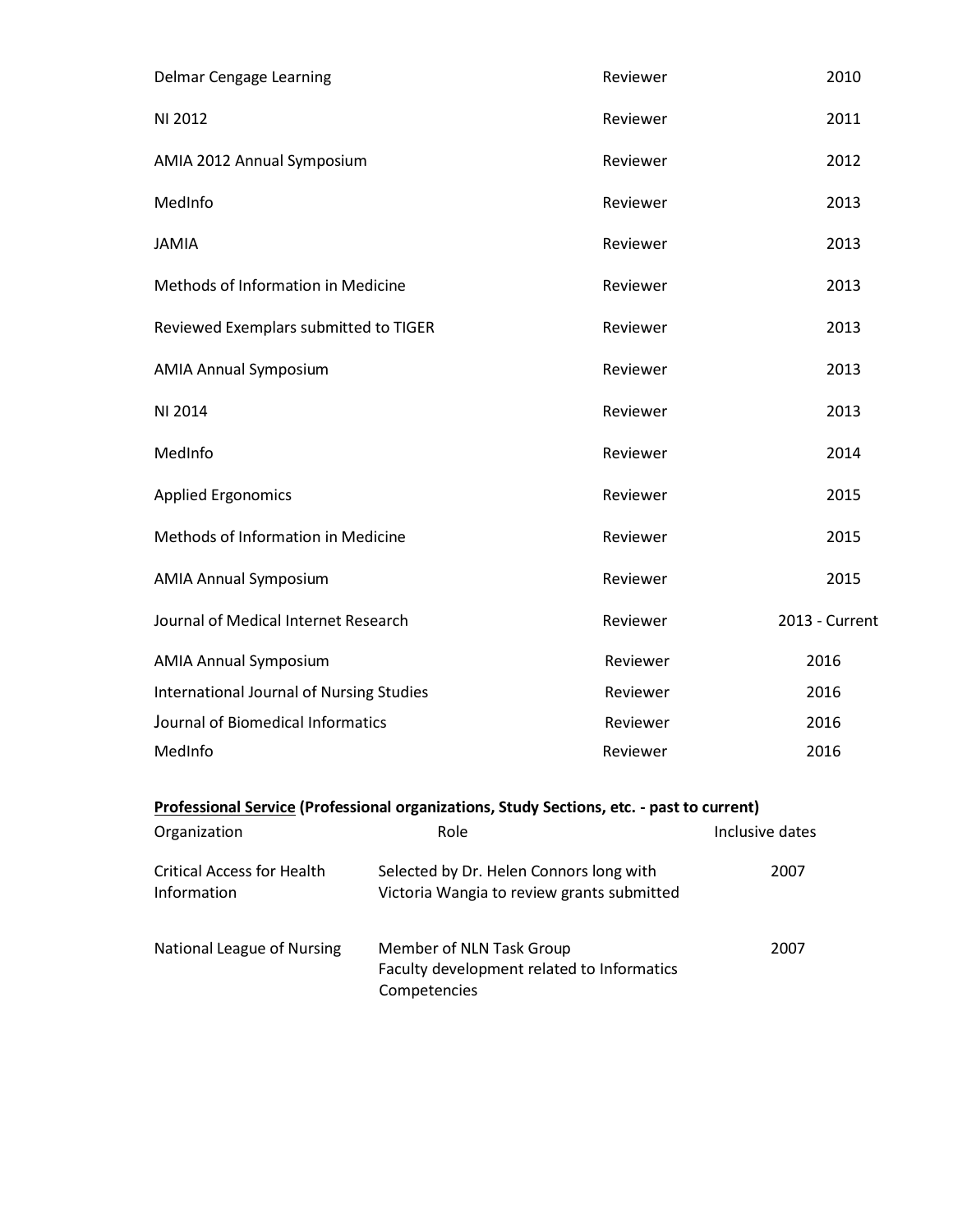| <b>Nursing Informatics Working</b><br>Group            | An active participant in the Nursing Informatics<br>History Project. Chaired the group charged with<br>the solicitation of designated Nursing Informatics<br>Pioneers to submit bio sketches and photographs to<br>be posted to the American Medical Informatics<br>Association web page.<br>Worked with Bonnie Westra to coordinate the<br>Video-taping of designated Nursing Informatics<br>Pioneers at the AMIA symposium (Chicago, IL). | 2007 - 2008 |
|--------------------------------------------------------|---------------------------------------------------------------------------------------------------------------------------------------------------------------------------------------------------------------------------------------------------------------------------------------------------------------------------------------------------------------------------------------------------------------------------------------------|-------------|
| Delta / MuMu Chapter<br><b>Science Pioneers Awards</b> | Judge for the Science Pioneers Awards (April 3)                                                                                                                                                                                                                                                                                                                                                                                             | 2008        |
| National League of Nursing                             | Member of NLN Task Group<br>Faculty development related to Informatics<br>Competencies                                                                                                                                                                                                                                                                                                                                                      | 2008        |
| Sigma Theta Tau-<br>Delta Chapter                      | Reviewer for community leader applications<br>submitted to Sigma Theta Tau                                                                                                                                                                                                                                                                                                                                                                  | 2008        |
| McGraw-Hill Publishing                                 | Ad Hoc                                                                                                                                                                                                                                                                                                                                                                                                                                      | 2012, 2014  |

### **Professional Memberships**

Sigma Theta Tau Honor Society of Nursing American Medical Informatics Association (AMA) Healthcare Information and Management Systems Society (HIMSS) Association of Computing Machines (ACM) Human Factors and Ergonomics Society (HFES) Texas Nurses Association (TNA) American Nursing Informatics Association (ANIA) American Nurses Association (ANA) Texas Organization of Nurse Executives (TONE) American Interprofessional Health Collaborative (AIHC)

#### **Institutional Service (past to current)**

University of Texas School of Biomedical Informatics

| Scholarship and Awards                      | Member/Convener                  | $2012 - 2013$ |
|---------------------------------------------|----------------------------------|---------------|
| <b>Student and Alumni Affairs Committee</b> | Member                           | $2012 - 2013$ |
| <b>Bylaws Committee</b>                     | Member                           | $2012 - 2013$ |
| Curriculum Committee                        | Member                           | $2012 - 2013$ |
| Interprofessional Education Committee       | Volunteer-<br>Non elected Member | 2012          |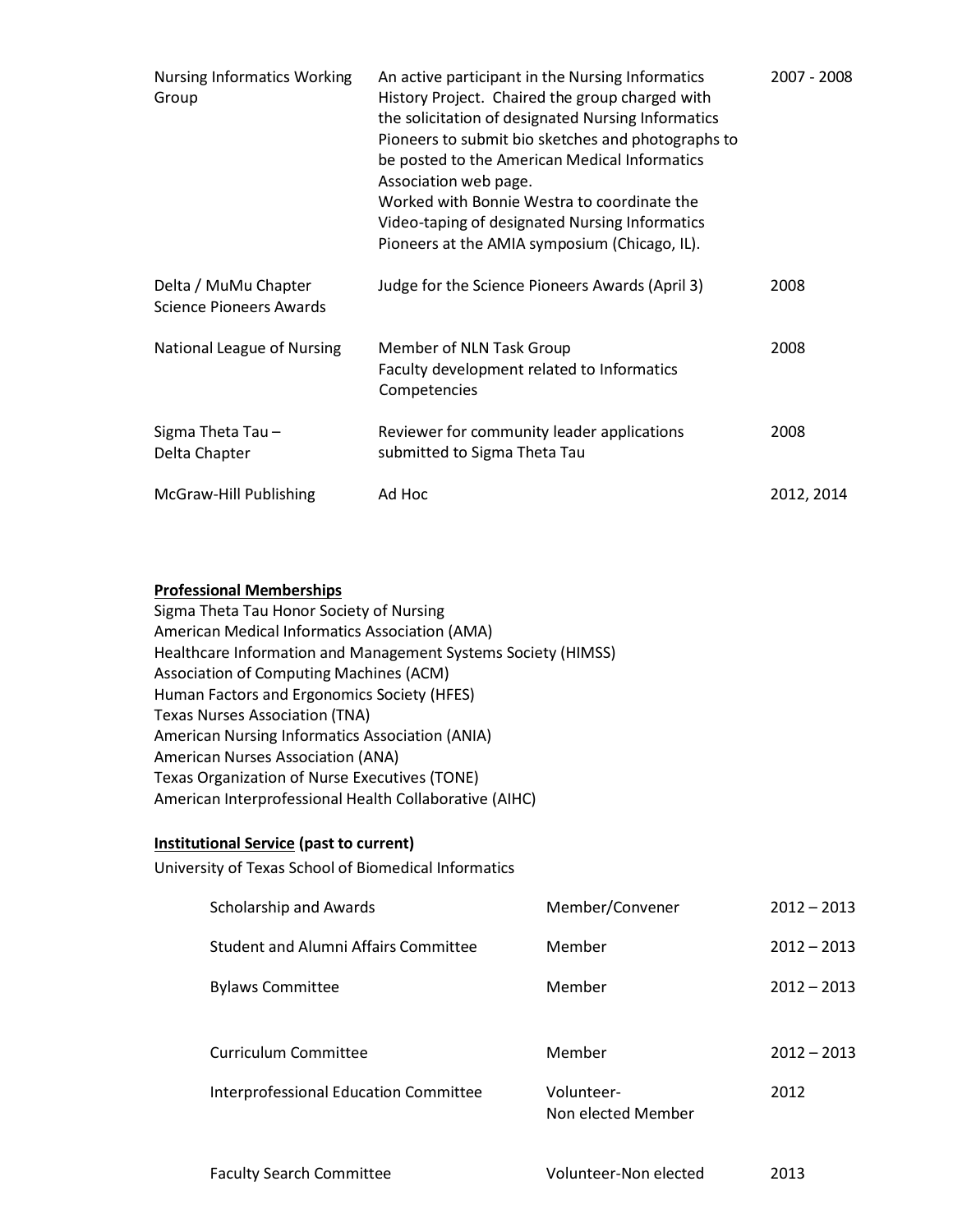| <b>Student and Alumni Affairs Committee</b>                                                   | Member                                              |                        | $2013 - 2015$ |
|-----------------------------------------------------------------------------------------------|-----------------------------------------------------|------------------------|---------------|
| <b>Curriculum Committee</b>                                                                   | Member                                              |                        | $2013 - 2015$ |
| Deans' Honors Colloquium<br>Interprofessional Education<br>(2141DHCIPE): Committee            | Member                                              |                        | $2013 - 2014$ |
| Admission, Progression, Graduation<br>Committee                                               | Member                                              |                        | 2016-2018     |
| <b>Community Service (past to current)</b>                                                    |                                                     |                        |               |
| <b>HIMSS Nursing Informatics Committee</b>                                                    | Member                                              | $2009 - 2011$          |               |
| NLN Task Force for Faculty Development<br>in Informatics                                      | Member                                              | 6/2009                 |               |
| The Executive for the Texas Health<br>Information Technology Workforce<br>Development Project | Member                                              | 2012                   |               |
| AMIA Symposium Scientific Committee                                                           | Member                                              | 2012                   |               |
| <b>EDWG</b>                                                                                   | Chair                                               | $2012 - 2014$          |               |
| <b>NIWG</b>                                                                                   | Secretary                                           | 2012                   |               |
| <b>AMIA-NIWG Education Subcommittee</b>                                                       | Chair                                               | $2013$ – Current       |               |
| Diana Forsythe Award Committee (AMIA)                                                         | Member                                              | 2012, 2013, 2014, 2015 |               |
| 5 <sup>th</sup> Annual Emerging Technology Planning<br>Committee (Houston, TX)                | Member                                              | 2013                   |               |
| TNA/TONE Informatics Committee                                                                | Member                                              | $2013$ – Current       |               |
| HarrisHealth Nursing Scholarship<br><b>Advisory Board</b>                                     | Member                                              | $2013 - 2017$          |               |
| <b>Gulf Coast Nursing Informatics</b>                                                         | Member                                              | $2013$ – Current       |               |
| <b>IMIA-NI</b>                                                                                | Institutional<br>Member for<br><b>UTHSC Houston</b> | 2013 - Current         |               |
| Houston Geriatrics Education Ctr (HGEC)                                                       | Member                                              | 2014                   |               |
| 6 <sup>th</sup> Annual Emerging Technology<br>Planning Committee (Houston, TX)                | Member                                              | 2014                   |               |
| 7 <sup>th</sup> Annual Emerging Technology<br>Planning Committee (Houston, TX)                | Member                                              | 2015                   |               |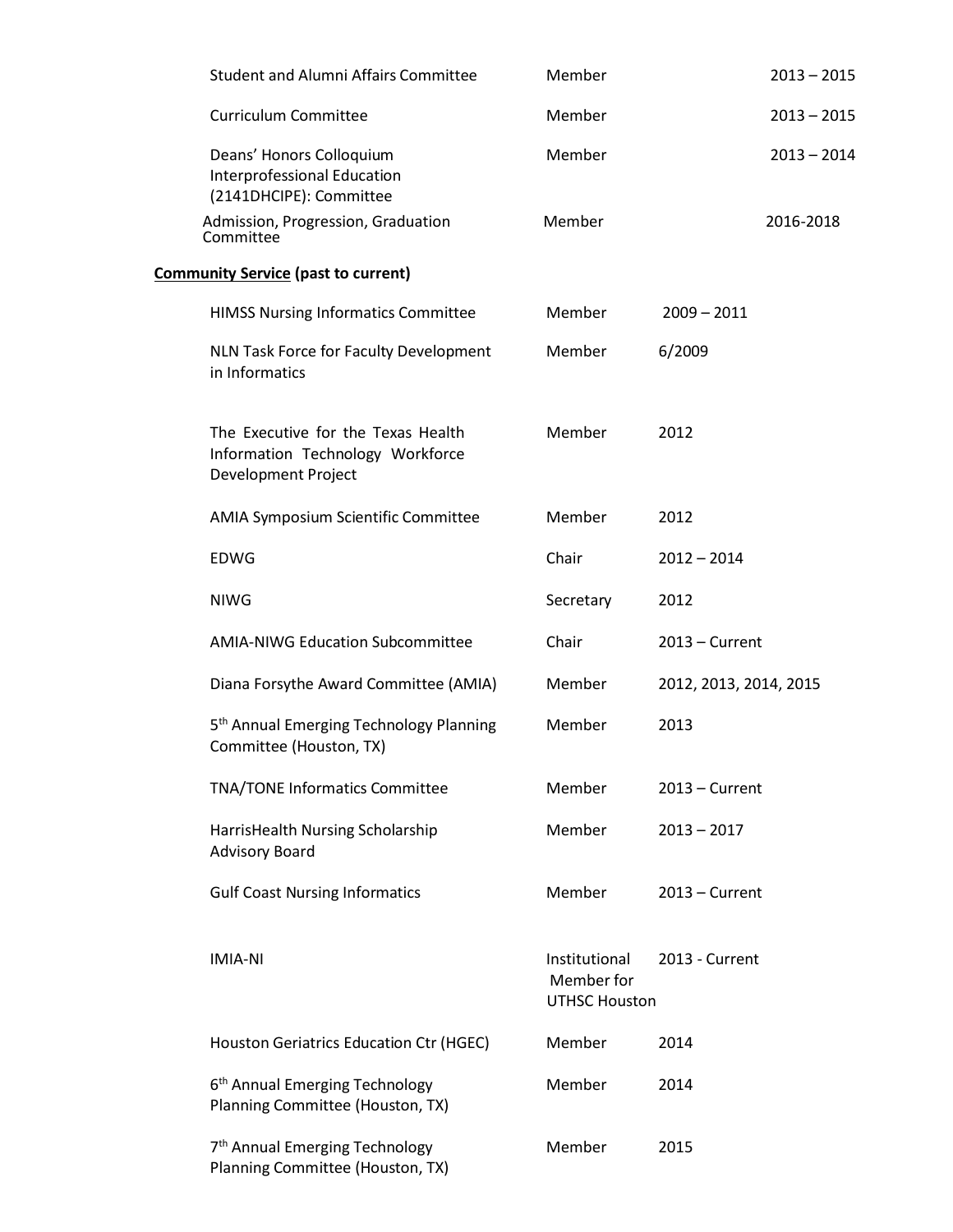| <b>AMIA Education Committee</b>                                                                                                                                     | Member                          | 2014             |         |
|---------------------------------------------------------------------------------------------------------------------------------------------------------------------|---------------------------------|------------------|---------|
| TNA District 9 Nominating Committee                                                                                                                                 | Member                          | $2014 - 2015$    |         |
| TNA District 9                                                                                                                                                      | Delegate<br>Alternate           | $2015 - 2016$    |         |
| Zeta Pi Chapter                                                                                                                                                     | Counselor                       | $2014 -$ Current |         |
| ANIA Planning Committee (Houston area)                                                                                                                              | Member                          | Current          |         |
| AMIA Nursing Informatics History Committee                                                                                                                          | Chairperson                     | Current          |         |
| Selected for 2 <sup>nd</sup> statewide Nurses on Board<br>Cohort for the Texas Team                                                                                 |                                 | 2015 - Current   |         |
| Service/Citizenship (past to current)                                                                                                                               |                                 |                  |         |
| <b>Description</b>                                                                                                                                                  | Service/Citizenship             |                  | Year    |
| Participated in the activities leading up to<br>and including the selection of exemplars<br>for HIMSS 2014.                                                         | <b>TIGER</b>                    |                  | 2013    |
| Presentation to approximately 25 students<br>Regarding a career in Nursing                                                                                          | Students at<br>Willowridge H.S. |                  | 12/9/13 |
| May 1, 2015 Annual Spring Educational<br>Symposium Presented by The UTMB Academy<br>of Master Teachers, the UTHealth<br>Medical School Academy or Master Educators, | Poster judge                    |                  | 2015    |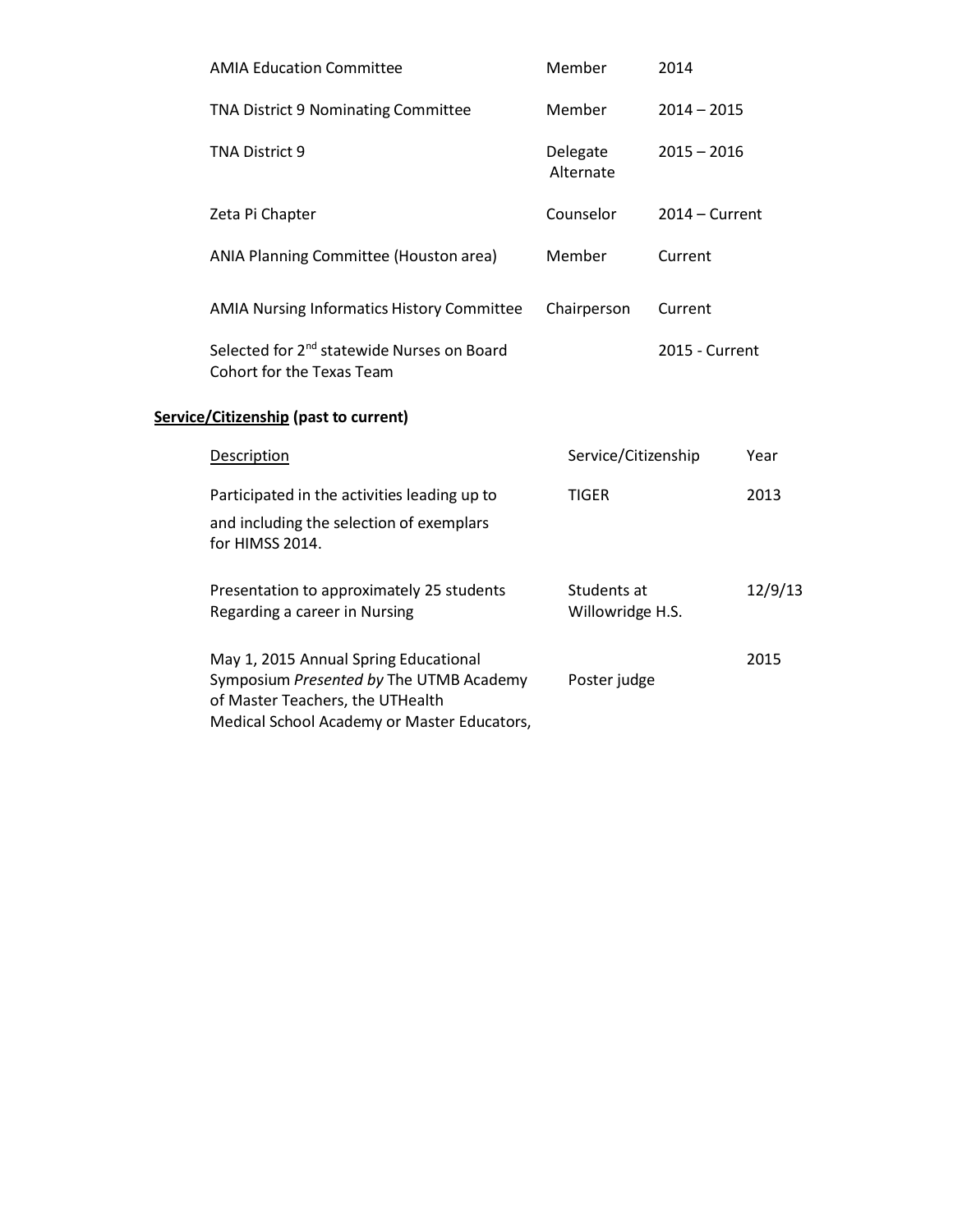## **External (local, regional, national, international)**

| <b>Description</b>                                                                                                                                                                                                                                                                                                                                                                                                                                | Service/Citizenship                                                   | Year          |
|---------------------------------------------------------------------------------------------------------------------------------------------------------------------------------------------------------------------------------------------------------------------------------------------------------------------------------------------------------------------------------------------------------------------------------------------------|-----------------------------------------------------------------------|---------------|
| Selected by Dr. Helen Connors along with<br>Victoria Wangia to review grants submitted                                                                                                                                                                                                                                                                                                                                                            | <b>Critical Access for</b><br><b>Health Information</b><br>Technology | 2007          |
| Faculty Development related to informatics<br>Competencies                                                                                                                                                                                                                                                                                                                                                                                        | Member of the<br>National League of<br><b>Nursing Task Group</b>      | 2007          |
| An active participant in the Nursing<br>Informatics History Project. Chaired the<br>group with charged with the solicitation of<br>designated Nursing Informatics Pioneers to<br>submit bio sketches and photographs to be<br>posted to the American Medical Informatics<br>Association web page. Worked with<br>Bonnie Westra to coordinate the videotaping<br>of designated Nursing Informatics Pioneers<br>at the AMIA symposium (Chicago, IL) | <b>Nursing Informatics</b><br><b>Working Group</b>                    | $2007 - 2008$ |
| Judge for the Science Pioneers Awards                                                                                                                                                                                                                                                                                                                                                                                                             | Delta/MuMu Chapter<br><b>Science Pioneers</b><br>Awards               | 2008          |
| Faculty Development related to Informatics<br>Competencies                                                                                                                                                                                                                                                                                                                                                                                        | Member of the<br>National League of<br><b>Nursing Task Group</b>      | 2008          |
| Reviewer for community leader applications<br>Submitted to Sigma Theta Tau                                                                                                                                                                                                                                                                                                                                                                        | Sigma Theta Tau -<br>Delta Chapter                                    | 2008          |
| Graduate Counselor responsible for<br>coordinating annual Informational Tea<br>for nursing students, graduate students,<br>and community leaders.<br>I was responsible<br>for communicating with community leader<br>applicants.                                                                                                                                                                                                                  | Sigma Theta Tau -<br>Delta Chapter                                    | 2008          |